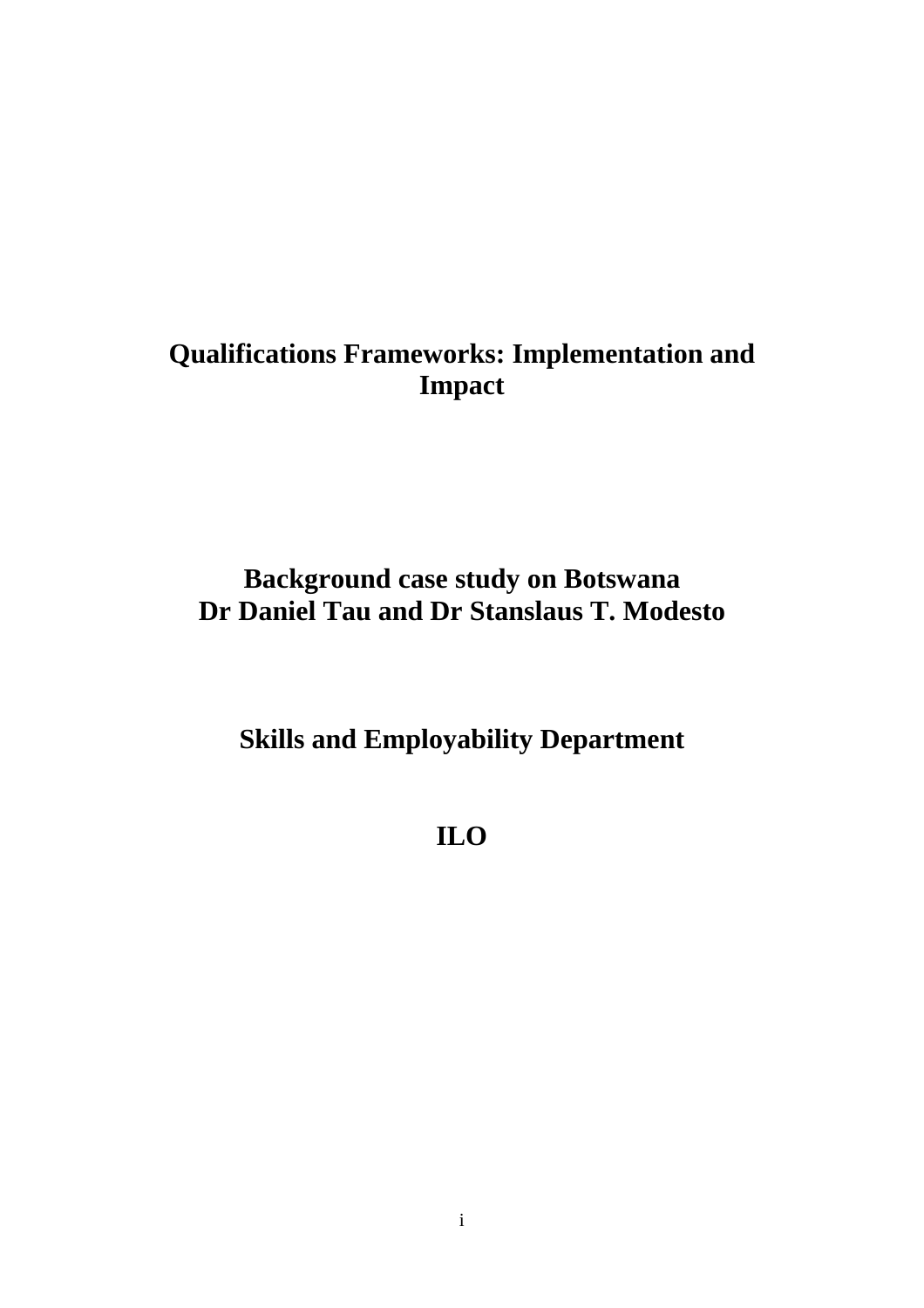### **Foreword**

This report was prepared as one in a series of background studies under an international research project conducted by the ILO Skills and Employability Department in partnership with the European Training Foundation on the implementation of National Qualifications Frameworks (NQFs) and their use and impact. The individual country studies and the subsequent cross-country comparative analysis strengthen the empirical foundation for eventual policy advise on whether and, if so, then how to introduce a qualifications framework as part of a strategy to achieve countries' wider skills development and employment goals.

Whether the emphasis is on increasing the relevance and flexibility of education and training programmes, easing recognition of prior learning, enhancing lifelong learning, improving the transparency of qualification systems, creating possibilities for credit accumulation and transfer, or developing quality assurance systems, governments are increasingly turning to qualifications frameworks as a policy tool for reform. Despite the growing international interest, there is very little empirical research about the actual design process, implementation and results of NQFs as an approach to reform skills development systems where it has been attempted.

This report on Botswana is one of a dozen studies of countries around the world undertaken to examine the extent to which qualifications frameworks are achieving policy objectives and which types of qualifications frameworks seem most appropriate in which contexts. The case studies were conducted through two stages of field work. The first stage generated a description of the qualifications framework, the design process, its objectives and the existing system of qualifications that it was intended to reform. For the second stage, the focus was on implementation, use, and impact of the qualifications framework, including asking employers, training providers, workers, and government agencies about the extent of their use of the qualifications frameworks and the extent to which they felt it was serving their needs.

In addition, five case studies on the early starter qualifications frameworks (Australia, the English NVQs, New Zealand, Scotland, and South Africa) were written on the basis of existing research and documentation only, and published as an Employment Working Paper (Allais, Raffe, Strathdee, Wheelahan, and Young, ILO 2009).

I would like to thank Dr. Daniel Tau and Dr. Stanslaus Modesto for carrying out the research and preparing this case study report. I would also like to acknowledge our gratitude to the practitioners and stakeholders who made time to respond to the questions and share their views. The paper reflects the views of the authors and not necessarily those of the ILO.

Dr. Stephanie Allais, as Research Associate in the ILO Skills and Employability Department, supported the group of researchers in preparing the country studies and wrote the synthesis report *(The implementation and impact of National Qualifications Frameworks: Report of a study in 16 countries*, 2010) which also explains the methodology set out for the country studies. I would also like to thank Judy Harris for editing the case study.

> Christine Evans-Klock **Director** Skills and Employability Department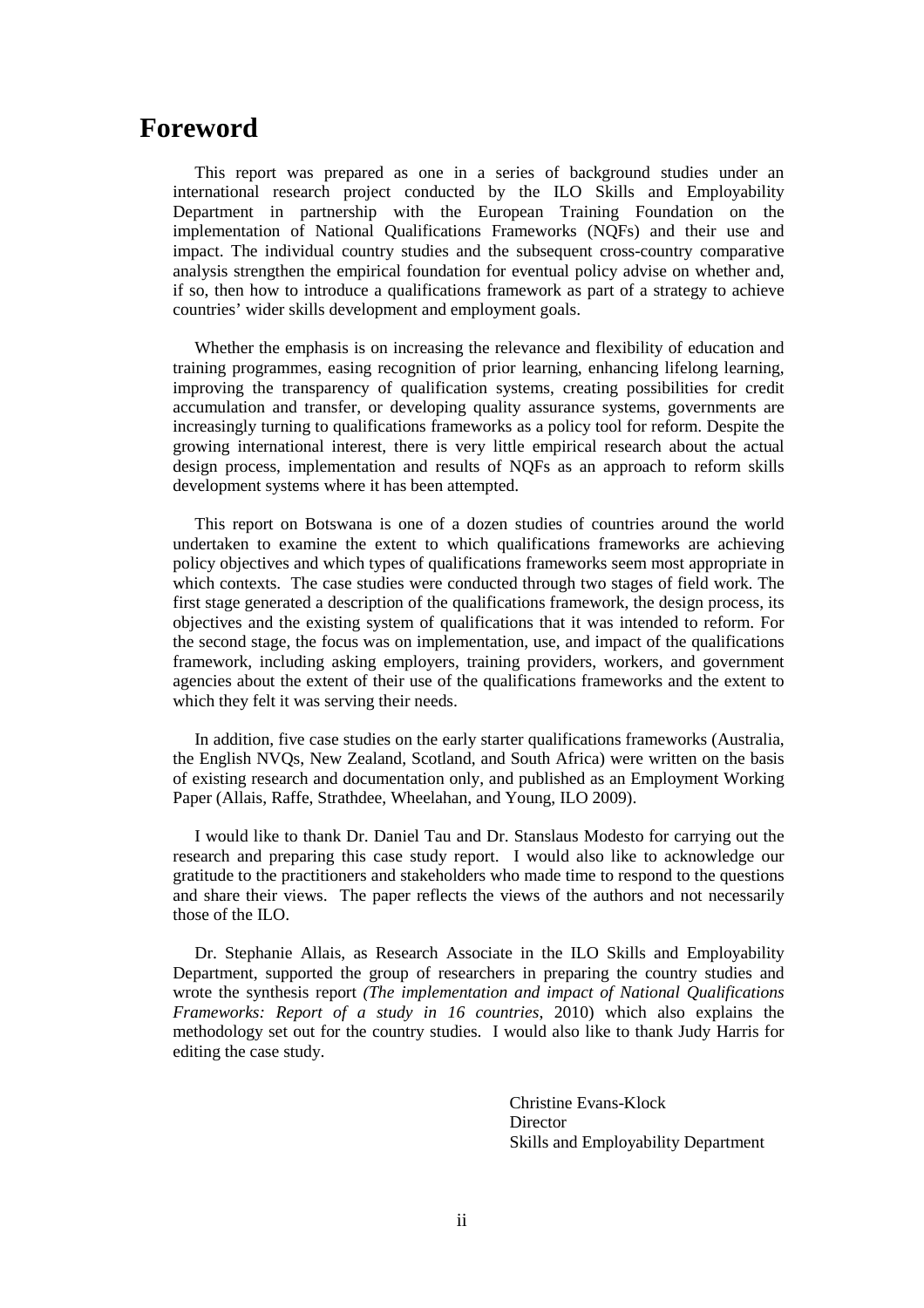## **Contents**

| 1.               |                                                                  |  |
|------------------|------------------------------------------------------------------|--|
| 2.               |                                                                  |  |
| 3.               |                                                                  |  |
| $\overline{4}$ . |                                                                  |  |
|                  | 4.2. The mandate of the Botswana Training Authority (BOTA) 10    |  |
| 5.               |                                                                  |  |
|                  | 5.1. Deriving outcomes of learning where no curriculum exists 13 |  |
| 6.               |                                                                  |  |
| 7.               |                                                                  |  |
| 8.               |                                                                  |  |
| 9.               |                                                                  |  |
|                  | 9.1. Implementation challenges and negative perceptions19        |  |
| 10.              |                                                                  |  |
|                  |                                                                  |  |
|                  |                                                                  |  |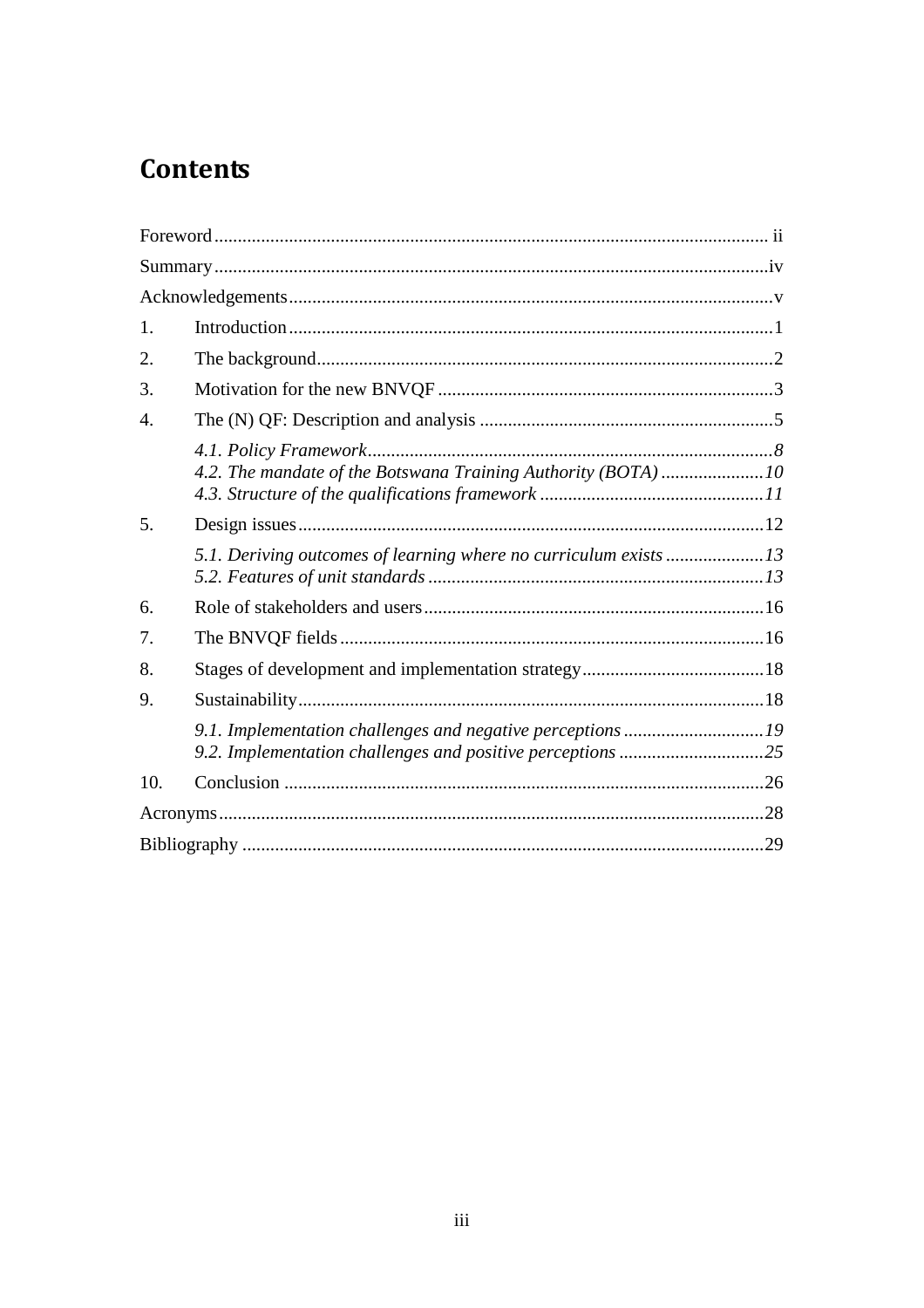### **Summary**

The discourse about vocational education and training (VET) has become globalized. This study enters this discourse with specific reference to the creation of the Botswana National Vocational Qualifications Framework. The research is premised on the hypothesis that a systematically created qualifications framework will enable Botswana to meet its VET goals, which include increasing access to training, increasing job opportunities, and reduction of poverty. Data were collected from documents, interviews, and field notes based on observation and interaction with employers, trainers, trainees, and workers in different sectors. Analysis of the data revealed indicators about sustainability of the new framework. Some positive points were noted, for example, that the framework has introduced useful ideas for the unification of national efforts in VET. On the negative side, the framework is facing challenges to do with buy-in from some of the stakeholders, more specifically when it comes to acceptance and implementation of unit standards. Whilst it may be too early to make a definitive judgment of the failure or success of the framework regarding the VET goals outlined above, the odds seem to be substantially against the successful implementation of the framework.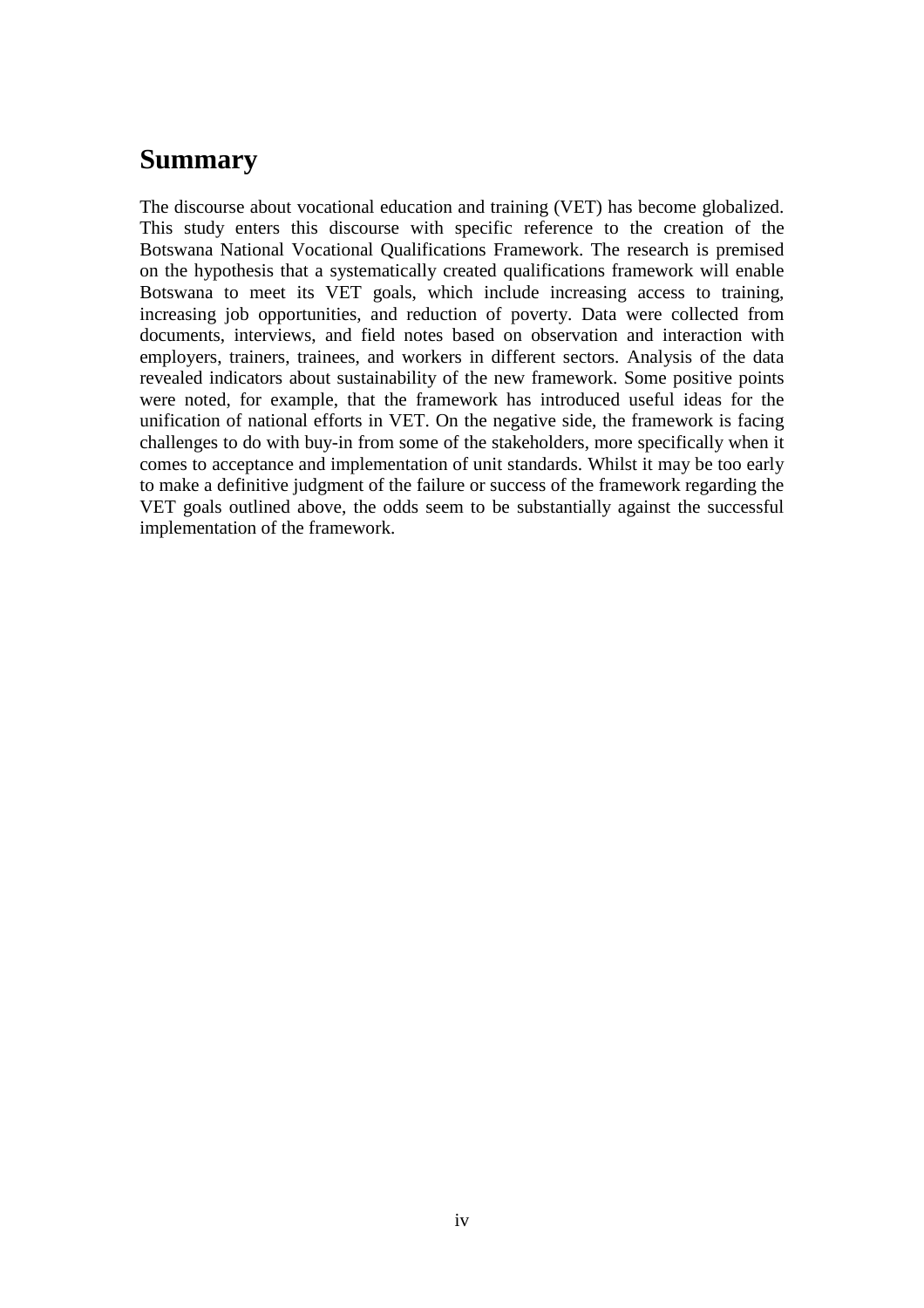### **Acknowledgements**

We wish to acknowledge the support and contribution made to the study by the parties involved in the creation of the new Botswana National Vocational Qualifications Framework. The officers from the Botswana Training Authority made a significant contribution by giving inside information about the QF. Employer organizations and providers provided their perceptions about the impact of the QF, following their participation in its formation. Taskforce team members gave useful insight into the strengths and weaknesses of applying the unit standards approach, and providers echoed this. We also wish to acknowledge the contributions made by those who allowed us to interact with them when we conducted oral interviews.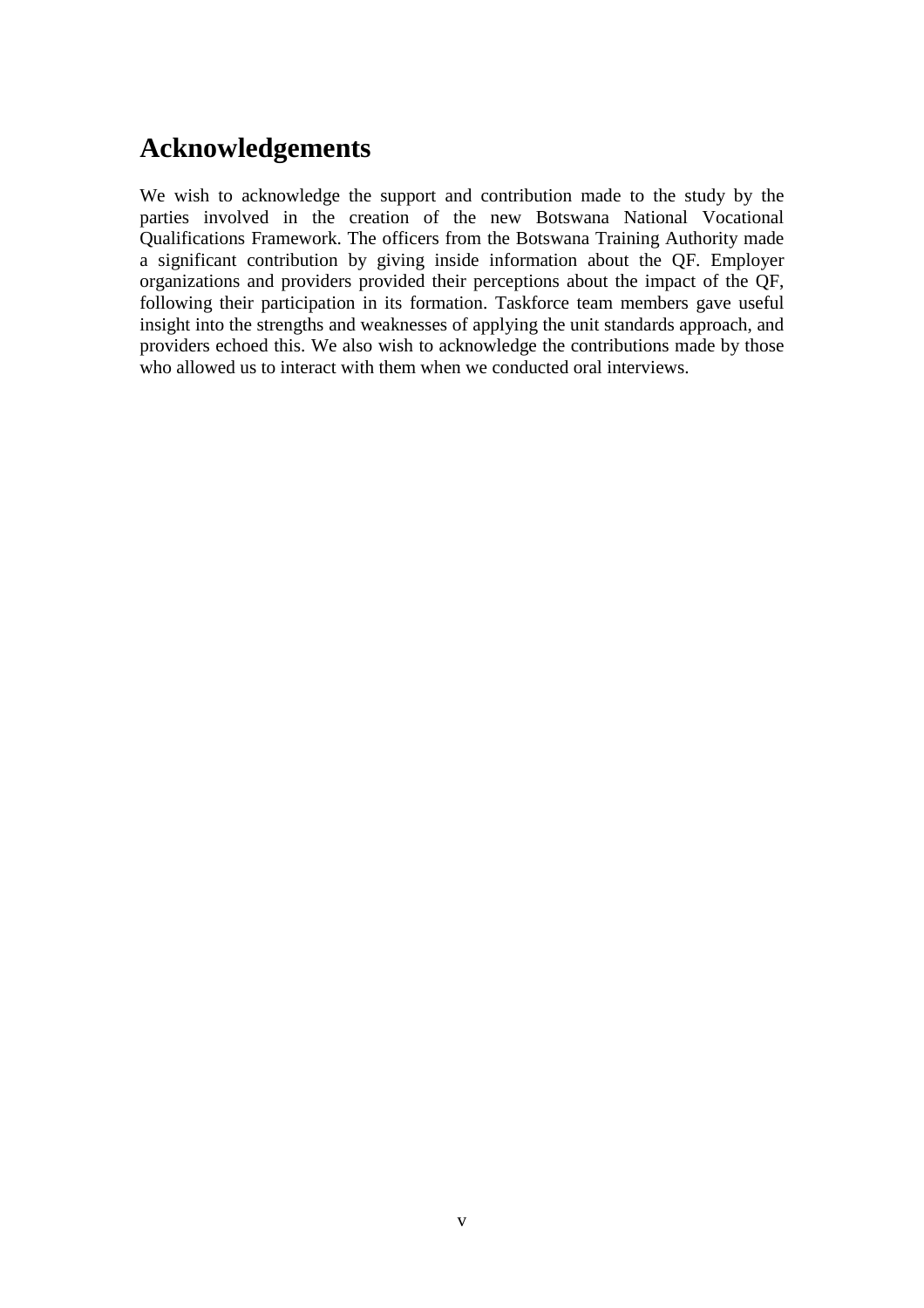### **1. Introduction**

According to Young and Allais (2009), a growing number of countries are introducing qualification frameworks (QFs) following a common definition of outcomes, level descriptors, and a set of occupational or knowledge fields. Botswana has been no exception to this trend. The passing of the Vocational Training Act (1998) led to the creation of the Botswana National Vocational Qualifications Framework (BNVQF). Prior to that, there had been no QF. It is noteworthy that even to date, there is no inclusive national qualifications framework (NQF) in place. Typically, an NQF would, according to Allais (2009, p.1) include "all forms of learning at all levels". The BNVQF is best conceptualized as a sectoral QF on account of its focus on vocational education and training (VET). It actually stands on its own without any links to general and higher education.

The present study, the first of its kind to reflect on the three phases of the QF (introduction, capacity building and implementation), investigates the progress of the QF to date. This is accomplished by critically examining evidence, thereby establishing the extent to which aspirations and claims have been met.

The Government of Botswana has had a policy on vocational education (VET) and training since independence. The Department of Vocational Education and Training (DVET) played a coordinating role without any framework to guide it. Training providers and industry did not have any binding relationship, and training was largely institution-based. The creation of the BNVQF arose from a belief by the Government that there was a mismatch between acquired skills and needs dictated by economic circumstances. The present study, therefore, aims in part to establish the extent to which the new QF is capable of addressing the perceived need.

Botswana was faced with a difficult decision of determining what framework would best suit its circumstances. It had to either borrow or learn from countries which already have qualification frameworks in place. Commenting on difficulties in this regard, Johanson and Adams (2003) are of the opinion that this should not be done *ad hoc*. A similar view is echoed by Young (2005, p. 8) who argues that a qualifications framework "is a revolutionary, not an evolutionary change".

For Botswana, alternatives for a suitable QF came from developed countries such as the United Kingdom (UK) or New Zealand. Donor agencies and consultants who rendered funds and technical support also came from different backgrounds. National bodies tasked with development of the new framework, therefore, needed to be both critical and analytical as the process of development unfolded.

A distinction is made between rhetoric about the suitability of a framework and what it actually achieves in real time and environment. The research conducted in the Botswana scenario had two aims in mind; the first one being to capture the structure of the new BNVQF as reflected in documentary evidence and from observation. The second was to critically examine the sustainability of the framework by looking at the initiation, capacity building, implementation and evaluation stages. Evaluation of the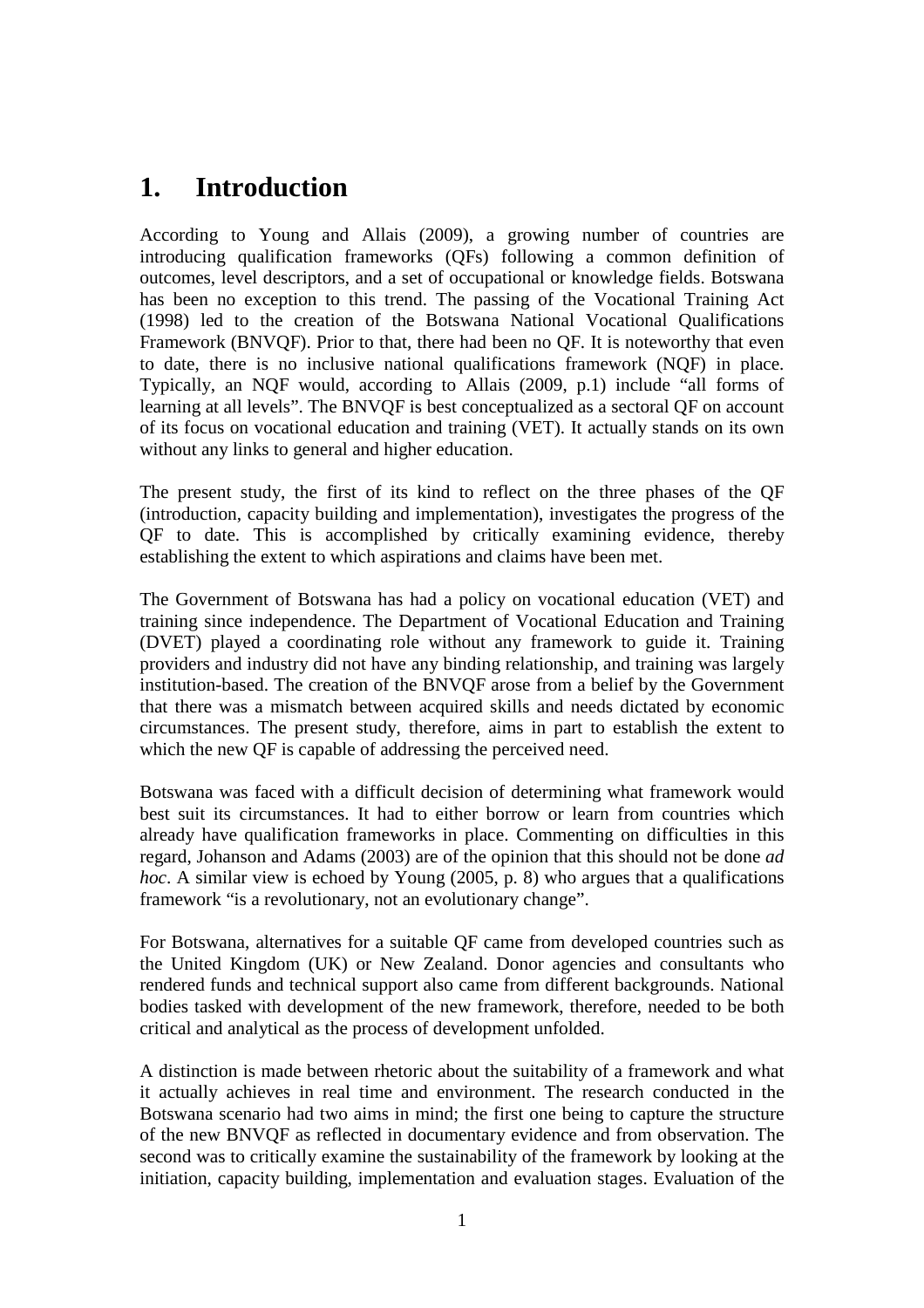QF will encapsulate both positive and negative evidence of its impact. Discussion will reflect what is typical and distinctive about the BNVQF.

### **2. The background**

The Republic of Botswana is a land-locked country in Southern Africa. It gained independence on 30 September 1966. It is bordered by South Africa to the south and to south east; Namibia to the west; Zambia to the north; and Zimbabwe to the north east. Despite its vastness (582,000 square kilometres), Botswana is sparsely populated with a population of 1.7 million according to the 2001 census (Republic of Botswana, 2003). The country is home to a relatively stable political system and has since independence, maintained a stable democracy (Holm and Molutsi, 1989). Botswana's economy is one of the most successful in Africa, rated second fastest growing in the world (UNESCO, 1998); dominated by an expanding service sector, a thriving manufacturing industry and world-renowned mining (especially diamonds). As Tau (2006, p. 7) observes, this has been the result of conscious effort from the mid 1970s to "diversify its economy away from cattle and marginal agriculture with the discovery of diamonds and the development of nickel-copper matte, soda ash, coal, and investment in tourism".

The country's demographics, which impact on VET, have shown some dynamism over the years. According to the World Bank (1993), at independence, 96 per cent of the population lived in rural areas, while only 4 per cent lived in urban areas. By the 1990s, the latter figure had increased to 30 per cent. The number of people in formal employment dramatically rose from 14,000 to 222,700 in 2005. Notwithstanding impressive economic growth, income distribution is for the majority, negatively skewed, and the problem of unemployment rampant among the youth who according to Tau (2006) constitute 60 per cent of the population.

The Government of Botswana, like many developing countries, is thus continuously grappling with the socio-economic challenges of youth unemployment and their migration to cities and towns, soaring crime, school drop-out and poverty alleviation. Unemployment reached a record high of 34.6 per cent by 1998 (Republic of Botswana, 1998). Currently, 30 per cent of the population lives below the poverty datum line (Republic of Botswana, 2005). It is against this backdrop that the issue of qualifications framework will be examined.

It was our observation that the land-locked nature of Botswana has had some impact on the economy and accounts its limited diversity of industrial activities and services compared to South Africa, Botswana's more powerful neighbour in economic terms. Over the years, many unskilled and semi-skilled Batswana have sought employment in South Africa. This trend is slowing down, mainly because South Africa has its own unemployment issues to contend with.

The politics of Botswana take place in a framework of a representative democratic republic in which the President is the Head of State, Head of Government and Head of a multi-party system. Democracy and multi-partyism are catchwords in the country, and account for aspirations for economic diversification. With that national vision, the Government has encouraged employment creation and access to education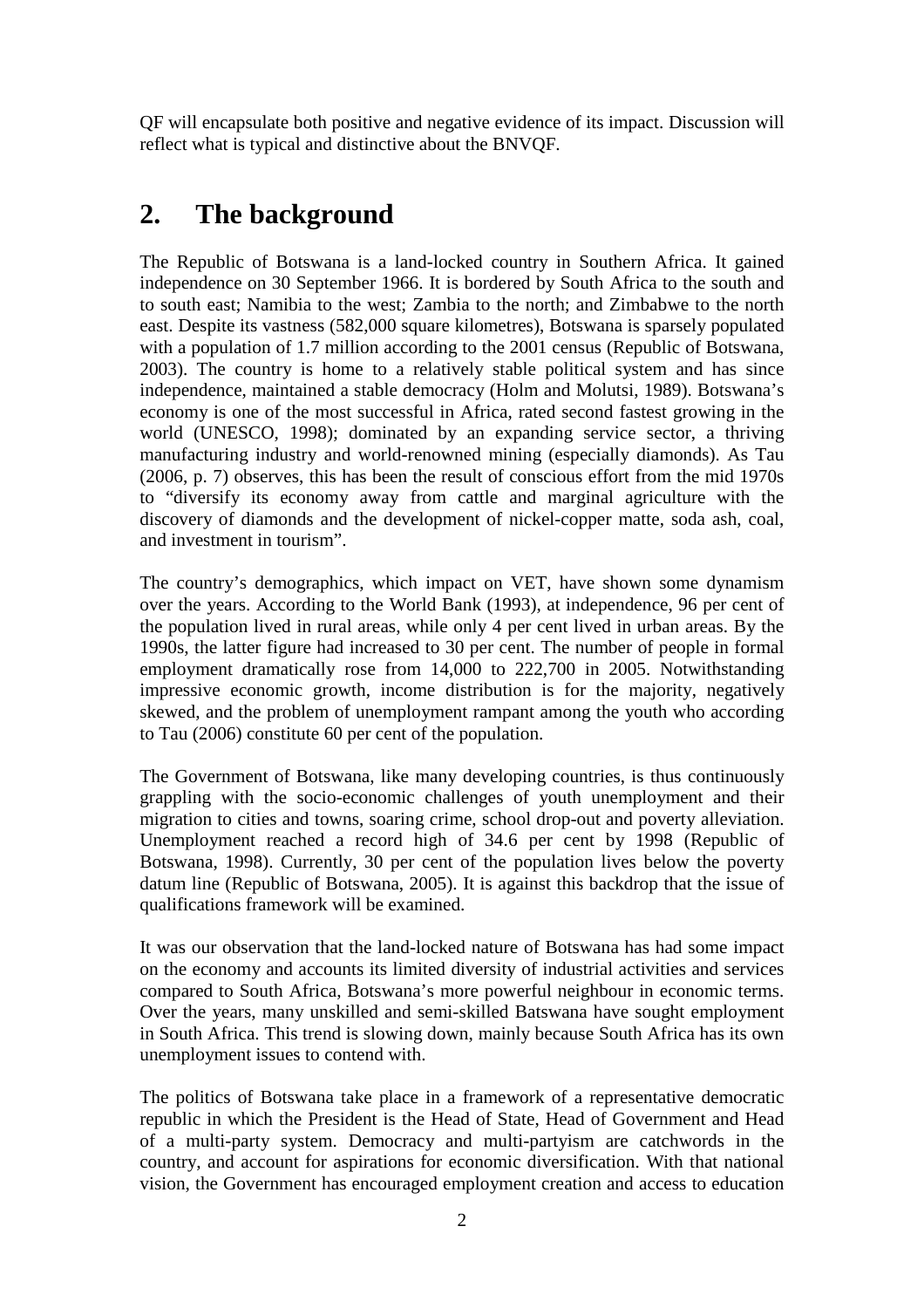and training opportunities for its citizens; hence the national efforts to make the provision of Vocational Education and Training (VET) more systematic.

The increase in Government revenue from diamonds has led to a great expansion in educational provision. Students are guaranteed 10 years of basic education leading to a Junior Certificate. Approximately half of this school population attends a further two years of secondary schooling leading to the award of the Botswana General Certificate of Secondary Education (BGCSE), which is equivalent to the Cambridge School Certificate (CSC). After leaving school, students with weaker passes at BGCSE attend one of the six technical colleges or take vocational training in the Brigades (independent community-based organizations) where training in trades like carpentry, motor mechanics and brickwork is offered. The Government hopes that by investing a large part of national income in vocational education, the country will become less dependent on diamonds for its economic survival, and also become less dependent on expatriates for its skilled workers.

The above issue is critical in the Botswana construction industry where the majority of artisans are from neighbouring countries, notably Zimbabwe. While it is true that the Brigades and the six technical colleges have been playing their role, there has been a credibility crisis, something noted during fieldwork interaction with employers. The rating given to qualifications from different providers was not uniform; qualified Batswana tend to lose out in the face of competition. Foreigners' qualifications are perceived as higher by employers. Furthermore, the ambitious expansion of education has not been properly coordinated, with duplication of qualifications being a common phenomenon. There was therefore the need to harmonize VET efforts, hence the creation of the Botswana National Vocational Qualifications Framework (BNVQF) (RNPE, 1994).

### **3. Motivation for the new BNVQF**

Factors that compelled the Government to put in place a new framework included:

- Lack of experience and job-specific skills among citizens.
- The labour market not adjusting quickly enough to rapid demographic change.
- The absence of a Human Resource Development Strategy since independence.

Whilst this is the thinking upon which the good intentions of the Government were based, it is quite another thing to get intentions realized in practice, as discussed later. In brief, the purpose of the QF was to support wider social and economic transformation by:

- promoting access and progression within the education system;
- reducing unemployment by equipping learners with relevant skills;<br>■ nromoting lifelong learning;
- promoting lifelong learning;
- reducing poverty; and
- **•** providing an instrument of accountability among providers.

The VET system which the newly introduced BNVQF sought to reform can be summarized briefly as follows: there are six technical colleges that provide vocational training opportunities through the Botswana Technical Education Programme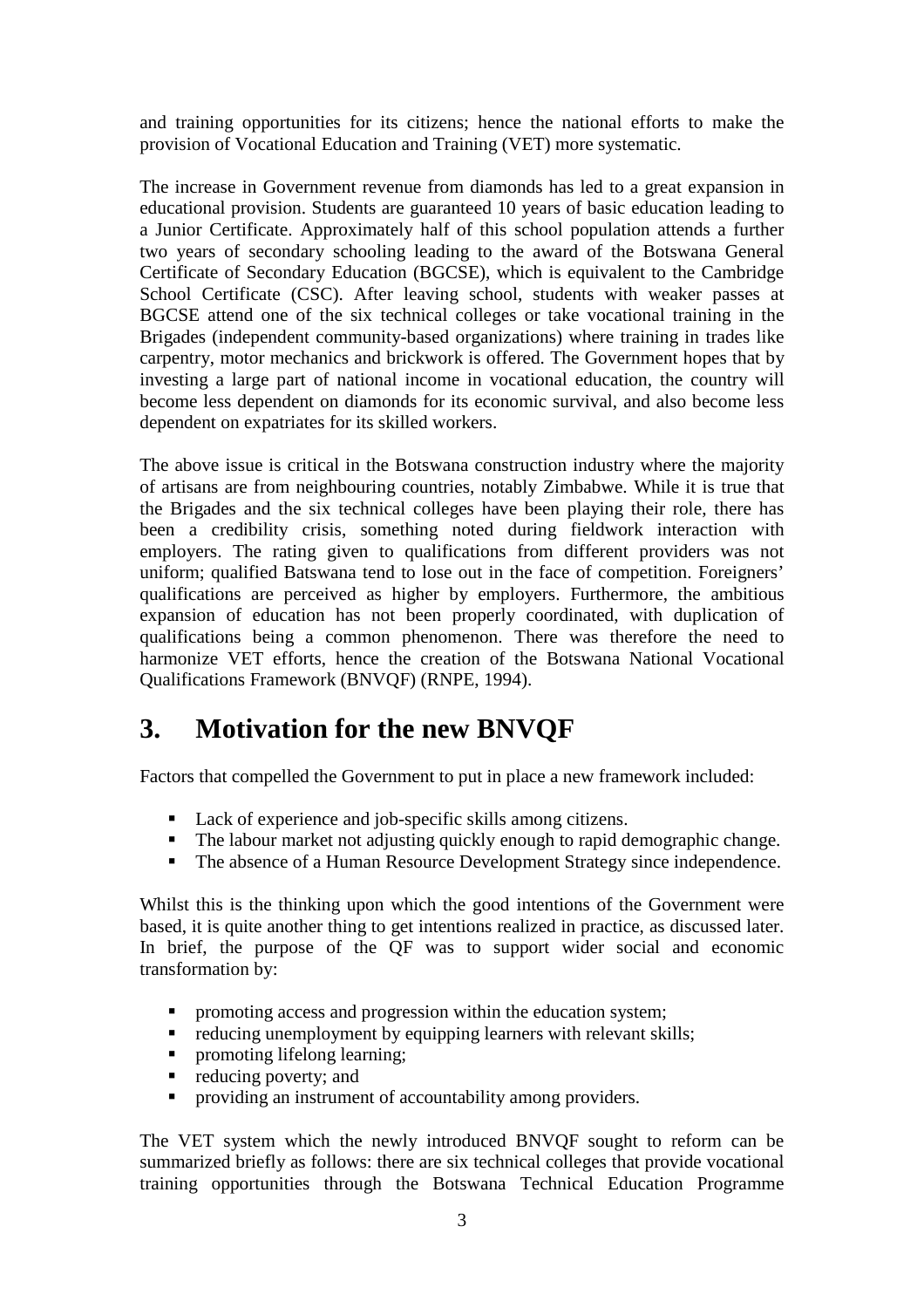(BTEP). These fall under the Department of Vocational Education and Training (DVET). The BTEP is planned at four different levels: foundation, certificate, advanced certificate, and diploma. Qualifications are quality assured and co-awarded by the Ministry of Education and the foreign-based Scottish Qualifications Authority (SQA) (Republic of Botswana, 2009). The Brigades engage in local development and provide vocational training and employment opportunities. Private colleges offer franchised courses, mostly accredited in foreign countries. This state of affairs led the Permanent Secretary in the Ministry of Education and Skills Development to observe that there is poor coordination among the training providers (*Mmegi,* 2009).

The purpose of the qualifications framework (QF) was to promote quality and standards by rationalizing existing provision in a manner similar to the way Ireland approached the design and implementation of its QF (NQAI, 2008). According to Young (2005, p. 21), the Irish framework was "incrementalist", that is, it built on previous developments. To a certain extent, the BNVQF has followed a reformist approach by not being over prescriptive. On the other hand, the BNVQF was not meant to be simply a tool for volunteers to adopt. Rather, through the Botswana Training Authority (BOTA), the QF was itself expected to be the driver of change through enforcement of guidelines on course development, quality assurance, and the increased accountability by providers. It is this approach that makes it reformist rather than being either communications- or transformation-oriented as per the typology of NQFs advanced by Raffe (2009).

Our evaluation led us to the conclusion that while there was a system of some kind, there was limited dialogue among providers regarding articulation or transfer of credits from one institution to another. Secondly, there was no coordination at national level to ensure an absence of ambiguity regarding the credibility of qualifications. Thirdly, there was some duplication between what the Brigades and the Botswana Technical Education Programme (BTEP) colleges offer. Fourthly, and further compounding the state of affairs, was the fact that private providers offer courses that are developed and accredited elsewhere (for example, secretarial courses accredited by Pitman, or courses accredited by the City and Guilds of London Institute or the Institute of Commercial Management in the UK). Therefore, there are many qualifications of various descriptions associated with the same type of job. For example, someone with a three-month Pitman's certificate would compete with a counterpart holding a six-month BTEP Certificate. Stakeholders who were interviewed expressed their concern about these discrepancies.

According to its officials, this is why the Botswana Training Authority (BOTA) introduced the idea of unit standards; so that competencies possessed by trainees could be harmonized irrespective of time taken to complete a given course. This, of course, is the ideal expectation; the fulfillment of which is yet to be established in this study.

Informed by the perceived inadequacy of the current system, and influenced by developments in neighbouring countries, notably South Africa, policy developers drafted the Revised National Policy on Education (1994). Inter alia, they noted the following with regard to the vocational education system in Botswana: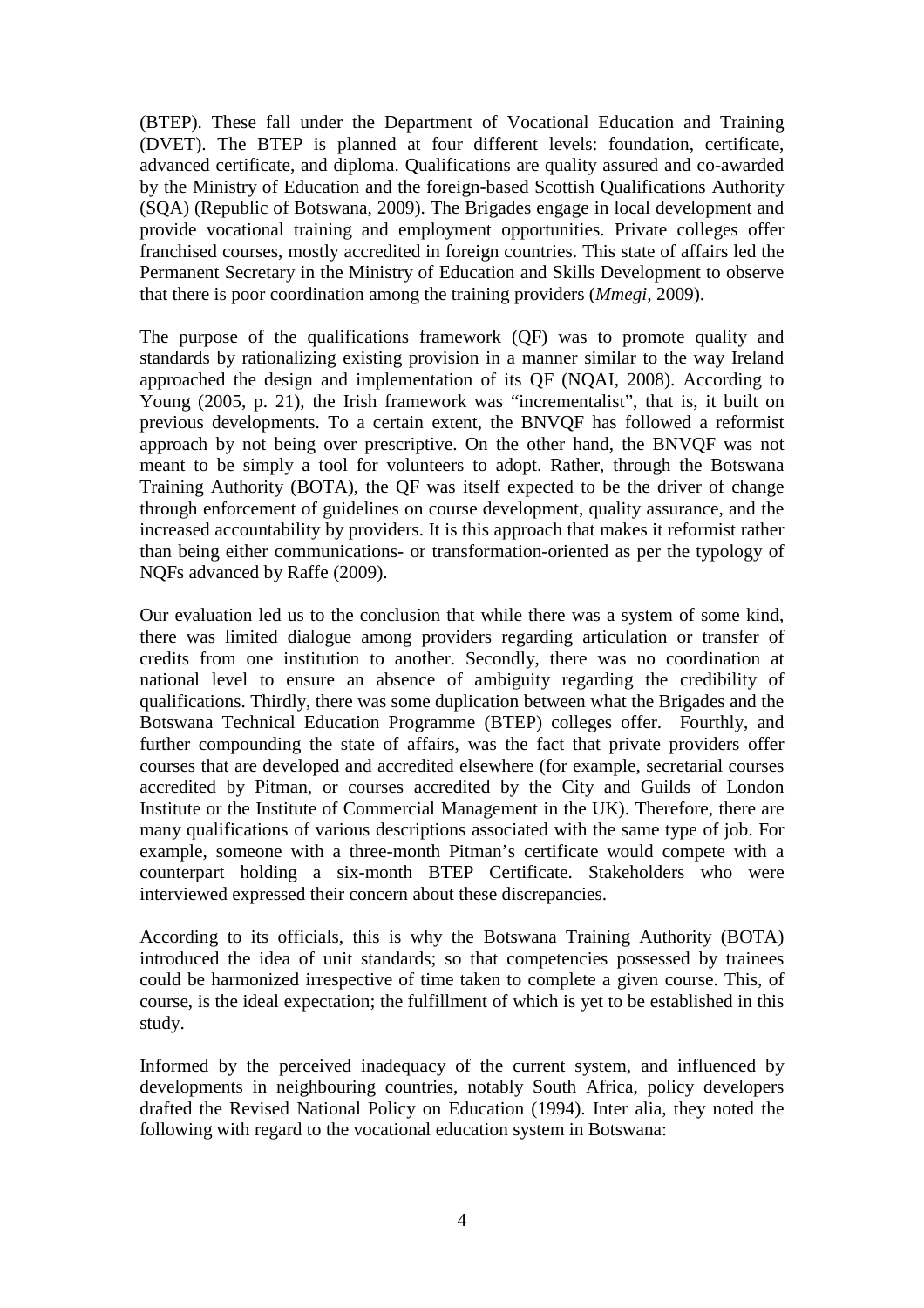- There was no unified system to guide the development of training, and no clear philosophy and goals.
- Vocational training was institution-based, fragmented and the quality of education differed from institution to institution.
- There were no clear, standardized qualifications with appropriate equivalencies.
- The curricula for different vocational courses did not meet the demands of the economy because some were developed outside the country for altogether different purposes.
- Some practicing vocational trainers were not qualified to train.
- Vocational education and training was under-funded despite its importance to society.

From the point of view of research, these are critical concerns at national level, but the relevant questions to ask are the extent to which a new vocational qualifications framework can solve the problems, and secondly, how such a framework will be able to do that on its own. The reform agenda has produced mixed results with overwhelming evidence of limited success.

### **4. The (N) QF: Description and analysis**

The BNVQF was established following the passing of the Vocational Training Act 1998. The Act established the Botswana Training Authority (BOTA) with a mandate to develop the framework and coordinate training skills to enable Batswana to be competitive in the labour market. Though commenting from a different context, Godfrey (1991) echoes the view that this effort positions those who acquire skills to compete both at home and internationally.

The first question to be addressed is: What does the qualifications framework look like? Presently, Botswana does not have a national qualifications framework like that of South Africa which consists of three bands, namely, General Education (level 1), Further Education and Training (levels 2-4), and Higher Education (levels 5-8). What presently obtains in Botswana is what Young (2005), and Young and Allais (2009) refer to as a sectoral qualifications framework on account of its focus on the vocational or occupational field. The BNVQF comprises three levels - levels 1, 2 and 3. It is the locus of these levels that is problematic because they are not synchronized to an NQF.

The other question is: How does the BNVQF actually work? The whole idea, it would seem, is that it should harmonize the different approaches taken by the Botswana Technical Education Programme (BTEP), the Brigades and public and private providers. It is the case that BTEP and the Scottish Qualifications Authority have continued to offer courses in the way they were doing before the creation of the BNVQF. That means that the BTEP continues to offer courses without following BOTA unit standards. However, the Government has authorized the Botswana Training Authority (BOTA) to begin regulating the training offered nationwide up to certificate level. Existing awards have been placed on the BNVQF on a best-fit basis, pending full re-designation in terms of framework standards and criteria. However, according to a member of the BOTA quality assurance department, "no deadline has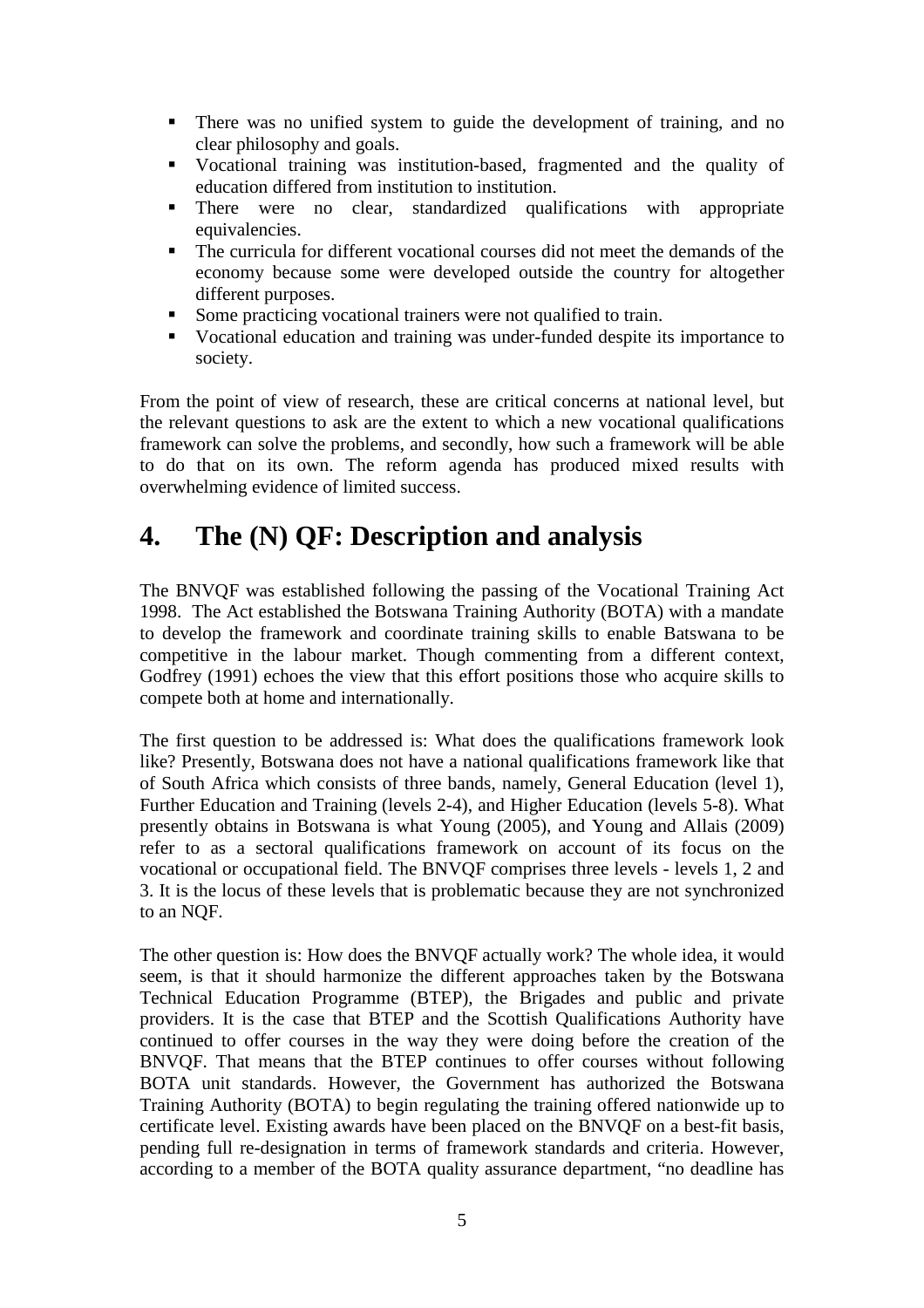been set for the providers to comply". The incrementalist approach is comparable to some of the developments in the Irish national framework as described by Raffe (2009).

The Botswana Training Authority (BOTA) has adopted the idea of unit standards as the best way to unify qualifications. This has to be set against the situation where institutions have been providing training following conventional methods of designing curricula. BOTA has approached the situation as follows:

#### **Registration**

The Botswana Training Authority (BOTA) registers any provider that meets minimum requirements in terms of the trainers, student numbers, budget, facilities and resources to offer training. Statistics show that as at 16 December 2008, the 4th year of implementation of the qualifications framework, 124 institutions had been registered nationwide (BOTA, 2009). This represents most of the institutions in the country. According to one BOTA official, all institutions are to ensure that they are registered by the end of 2009 and "those that do not meet registration requirements should close shop". It emerged during interviews that all government providers, including the Botswana Technical Education Programme (BTEP) colleges, were registered by December 2008. It was mainly private colleges and the communityowned Brigades that were still to be registered. The Government has, however, recently taken over the Brigades, a step that should facilitate speedier registration. The distribution is reflected in table 1 below.

| рийон от гедмааноня ру нишрег от нізигийоня |               |  |
|---------------------------------------------|---------------|--|
| <b>Type of institution</b>                  | <b>Number</b> |  |
| Private                                     | 66            |  |
| Public                                      | 13            |  |
| Community                                   | 34            |  |
| Workplace                                   | 6             |  |
| Non-governmental Organization (NGO)         |               |  |
| Parastatal                                  |               |  |
| <b>Total</b>                                | 124           |  |

**Table 1. Distribution of registrations by number of institutions** 

Source: BOTA, 2009.

#### **Approval**

The Botswana Training Authority (BOTA) has allowed institutions to continue with their training but does undertake audits of the programmes offered. Approval involves rating a given programme and assigning it to a BOTA level (BOTA, 2009) pending compliance with unit standards in the future. According to BOTA, to be approved, a course must satisfy certain criteria and be rigorous in terms of the skills to be developed. Approval simply means that BOTA is unable at the present time to widely and immediately enforce unit standards. It therefore accredits the course in its current form and pegs it at one of its levels. Therefore, approval is in effect accreditation in the absence of compliance with unit standards. Out of a total of 643 programmes offered across the 124 institutions, 633 programmes are approved, and each one has been equated to one of the three BNVQF levels. Training providers, and not BOTA, offer learners completion certificates providing they meet the quality criteria of the regulatory body.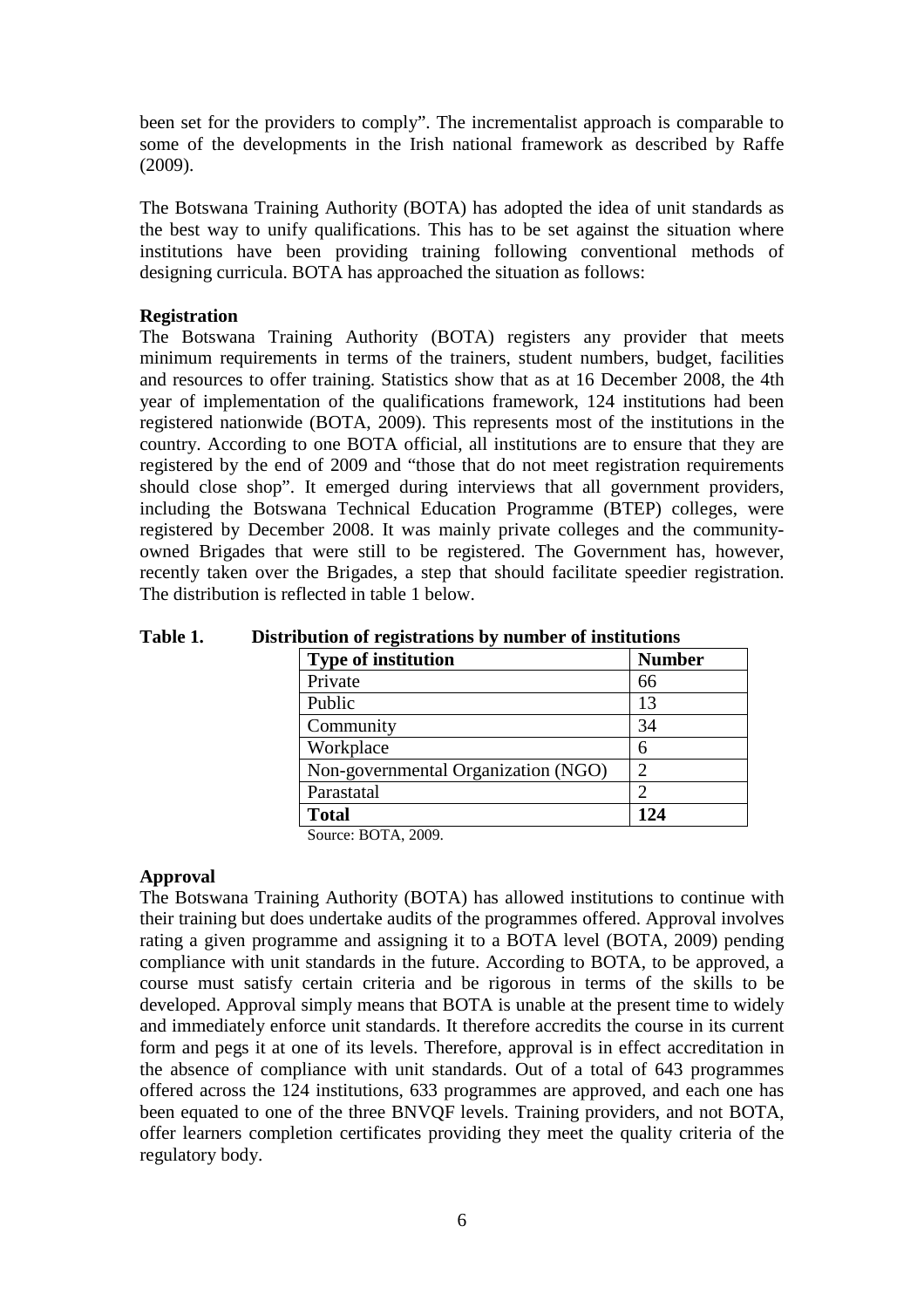#### **Accreditation**

Accreditation goes beyond approval and involves compliance with unit standards. The Botswana Training Authority (BOTA) accredits those courses that are based on unit standards registers the unit standards with the regulatory body. According to statistics (BOTA, 2009) only 10 programmes have been accredited on the basis of the BNVQF criteria as illustrated statistically below (see table 2). The first column shows that unit standards for only 10 sub-fields, out of a total of 64, have been developed to date. Against each sub-field there is an indication of the type of provider that has complied with the unit standards stipulation.

|                                         | Type of provider |                |                  |           |            |            |
|-----------------------------------------|------------------|----------------|------------------|-----------|------------|------------|
| <b>Field</b>                            | <b>Private</b>   | <b>Public</b>  | <b>Community</b> | Workplace | <b>NGO</b> | Parastatal |
| Generic                                 |                  | $\overline{2}$ |                  |           |            |            |
| <b>HIV/AIDS</b>                         |                  |                | $\mathbf{1}$     |           |            |            |
| Food and                                |                  |                |                  |           |            |            |
| beverages                               |                  |                |                  |           |            |            |
| Tourism                                 | $\overline{2}$   |                |                  |           |            |            |
| Wholesale and                           |                  |                |                  |           |            |            |
| retail                                  |                  |                |                  |           |            |            |
| Computer                                | $\overline{2}$   |                |                  |           |            |            |
| application                             |                  |                |                  |           |            |            |
| <b>AAT</b>                              |                  |                |                  |           |            |            |
| <b>HRM</b>                              |                  |                |                  |           |            |            |
| Hospitality                             |                  |                |                  |           |            |            |
| Carpentry<br><b>DOM: 3000</b><br>$\sim$ |                  |                |                  |           |            |            |

**Table 2. Programmes accredited by BOTA** 

Source: BOTA, 2009.

Typically, accreditation of programmes involves elaborate procedures (Tuck, 2007). An institution requiring a programme to be accredited has to be registered as a provider in the first instance. Forms are filled in specifying the availability of trainers and assessors, the curriculum and any other relevant information. The institution then puts in place the study material to be used to train and the assessment procedures to be followed. Thereafter, a team from the Botswana Training Authority (BOTA) visits the institution on an appointed date to ask specific questions and tour the facilities to get first-hand information. Thereafter, the Authority communicates its results. If accredited, a certificate of accreditation will be issued. This is usually for a fixed period not exceeding five years.

In our view, approval and accreditation as described above suggest that two systems of alignment with the qualifications framework are being used. Whilst accreditation is seemingly the ideal, and supposedly the ultimate route, the approval route (which should be temporary) is currently the more dominant. Given this slow institutionalization of the ideal route, the question that looms large is whether BOTA is winning or losing in its efforts to entrench a qualification framework anchored on unit standards.

It appears that the main influence regarding the potential benefits of a qualifications framework came primarily from South Africa, where it was thought that the South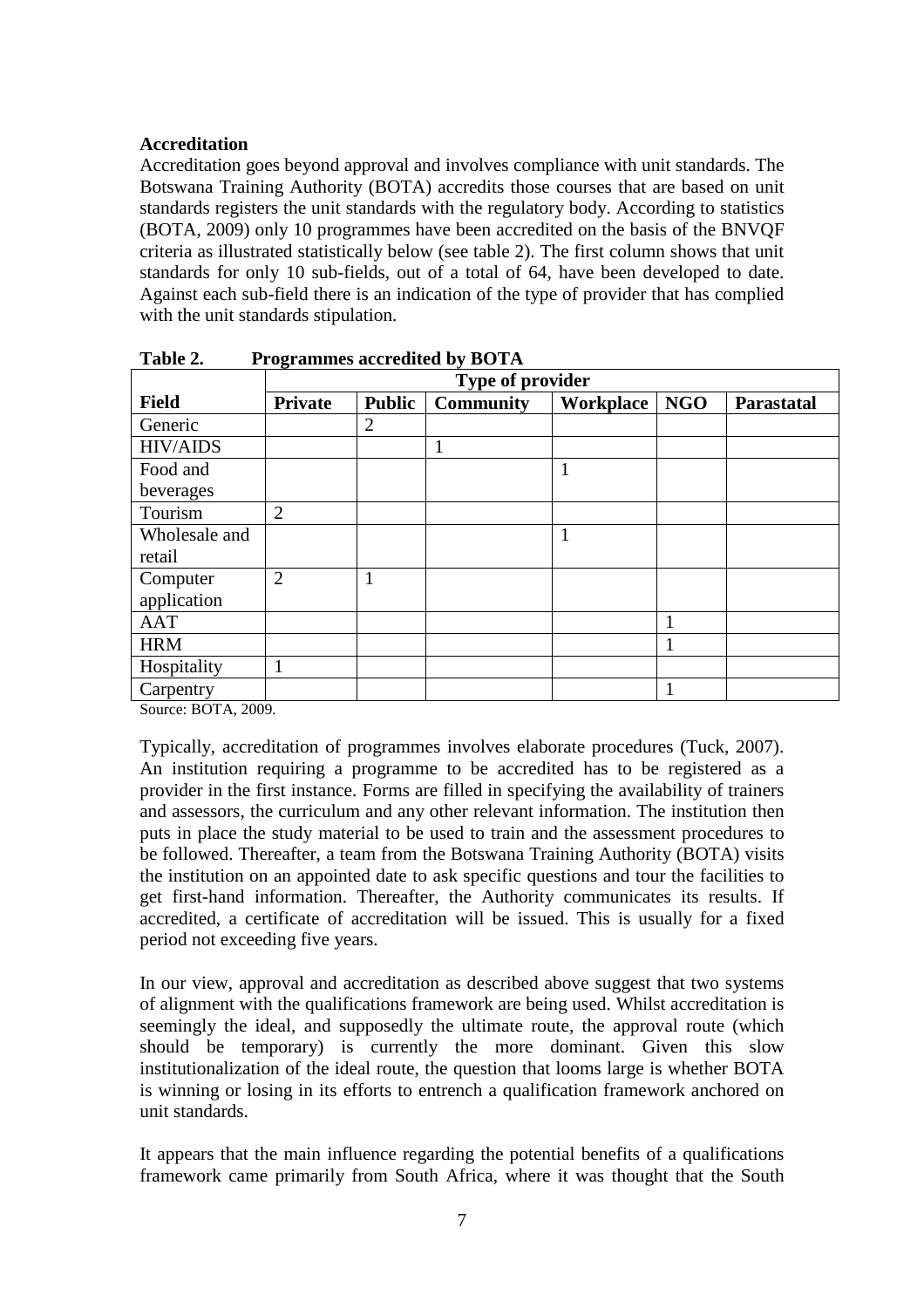African Qualifications Authority (SAQA) had demonstrated successes since it was created in 1995. The study established that the officers from BOTA who undertook visits to South Africa were more interested in the positive aspects of SAQA. The foci of the visits were to research guidelines for setting out boundaries of qualifications, levels of vocational education and training in the South African NQF and the structure of the regulatory authority. One of the differences noted by the officers was that whereas SAQA saw the apartheid system as an inadequate starting point (South African NQF, 2009), the BNVQF preferred engagement with stakeholders and rationalization of the existing system.

The German Technical Cooperation (GTZ) had some influence on the development of the Botswana National Vocational Qualifications Framework (BNVQF), mainly in terms of funding. It supplied an international expert who participated in workshops run by BOTA, and offered an international perspective on the purpose of a qualifications framework in a developing country. The expert cited examples from other countries in Africa where certain ideas had either worked or failed to work, in order to guide the development of the BNVQF. The GTZ specifically insisted on the development of HIV/AIDS unit standards as a priority. These are now registered on the BNVQF.

The other important influence on the Botswana National Vocational Qualifications Framework (BNVQF) came from Cue F Consulting Ltd., a New Zealand-based consultancy. A consultant preaches what he/she knows, and the audience may not be aware of this. In retrospect, the research established that the design of the BNVQF bears close similarities with that of New Zealand, particularly in the following areas:

- the use of unit standards and achievement standards;
- recognition of credit for a wide range of knowledge;<br>■ the idea of fields and sub-fields,
- the idea of fields and sub-fields,
- $\blacksquare$  the idea of task force teams:
- quality assurance systems and procedures; and
- assessment procedures. (NZQA, 2009)

Motivated by a sense of urgency and to keep pace with developments in other countries, the Botswana Government, therefore, borrowed quite significantly from the New Zealand model. The New Zealand Qualifications Framework, which was inclusive of all educational levels, 10 of them, was established in 1991. Tuck (2007, p. 18) however, reports the failure of the framework mainly because universities "strongly resisted what they perceived as the atomization of coherent degrees". The New Zealand Ministry of Education also had concerns about the role of unit standards in schooling. Though no research has been conducted in Botswana on the success of the BNVQF, there are some indications of atomization. The framework is sectoral in a context where there are no defined levels for general and higher education. It floats alone without clearly defined pathways, and is burdened by the language of unit standards; little understood by stakeholders.

#### **4.1. Policy Framework**

The Revised National Policy on Education has over successive years guided the Ministry of Education, recently renamed the Ministry of Education and Skills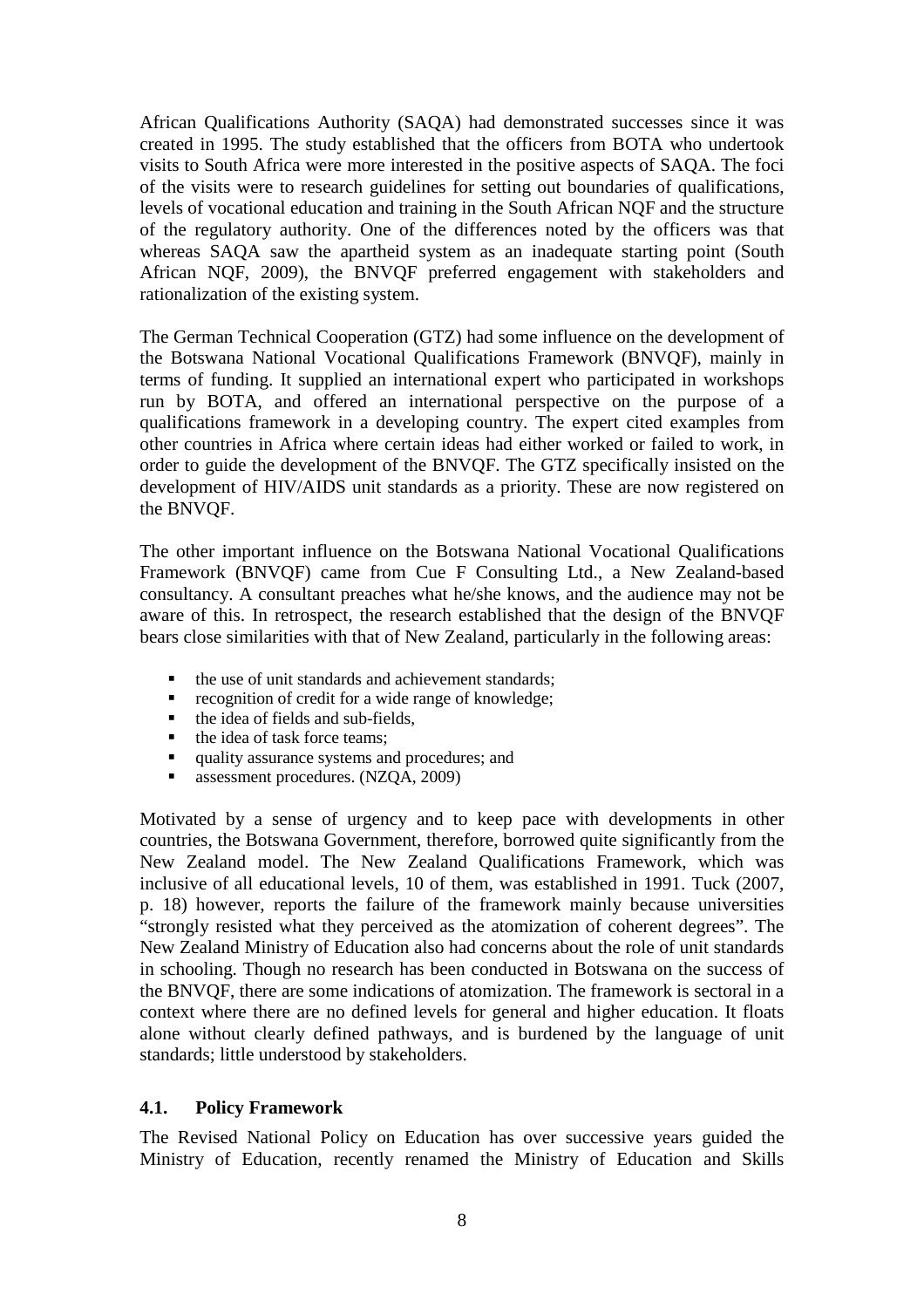Development. The Policy, with specific reference to vocational education and training (VET), emphasized the need to equip learners with skills for the job market through:

- collaboration with industry;
- **Peromotion of equity and access to quality vocational education; and**
- lifelong learning for self-employment.

This national imperative is in line with the International Labour Office (ILO), which considers education, vocational training and lifelong learning as pillars of employability and sustainable enterprise development (ILO, 2008, p. 1).

The new qualifications framework was thus meant to bring these high sounding ideals to reality. Other policies were formulated (Fleming, 2003) and bodies were created to support the BNVQF. These include:

- 1. National Youth Policy of 1996, aiming to assist young people to access adequate and appropriate programmes in order to attain the knowledge, skills and experiences required to effectively participate in national development. The policy led to the creation of the Botswana National Youth Council, with responsibility for funding young people to start small-scale businesses and for providing information on opportunities in education and the job market.
- 2. National Policy on Vocational Education and Training of 1997, aiming to establish an integrated, accessible and equitable vocational education and training (VET) system and lifelong learning for the formal and informal sectors.
- 3. Policy on Small Medium and Micro Enterprises (SMME) of 1999, to foster citizen entrepreneurship, encourage the development of a competitive and sustainable SMME community and create sustainable employment opportunities. The policy has led to the creation of the Citizen Entrepreneurship Development Agency (CEDA) by the Government. CEDA provides:
	- A funding agency for those who want to start businesses provided they meet certain criteria, such as possession of relevant skills in business management.
	- Statistics on small to medium businesses in the country, as well as their success rate.
- 4. Vision 2016 –Towards Prosperity for All, which envisages the transformation of Botswana in the coming years into a prosperous nation through the pursuit of seven strategic pillars, among them the building of an "educated and informed nation" and a "prosperous, productive and innovative nation".
- 5. Regulatory bodies such as the Botswana Training Authority, established through the Vocational Training Act 1998, and the Tertiary Education Council (TEC), established through the Tertiary Education Act 2004. These bodies are charged with the responsibility of regulating technical and vocational education and training (TVET) in Botswana.

The Botswana Training Authority (BOTA) regulates vocational education and training up to certificate level. The Tertiary Education Council (TEC) quality assures training from diploma-level upwards. TEC was recently created (2004), and at the time of research, the envisaged levels after the three by BOTA are not yet in place.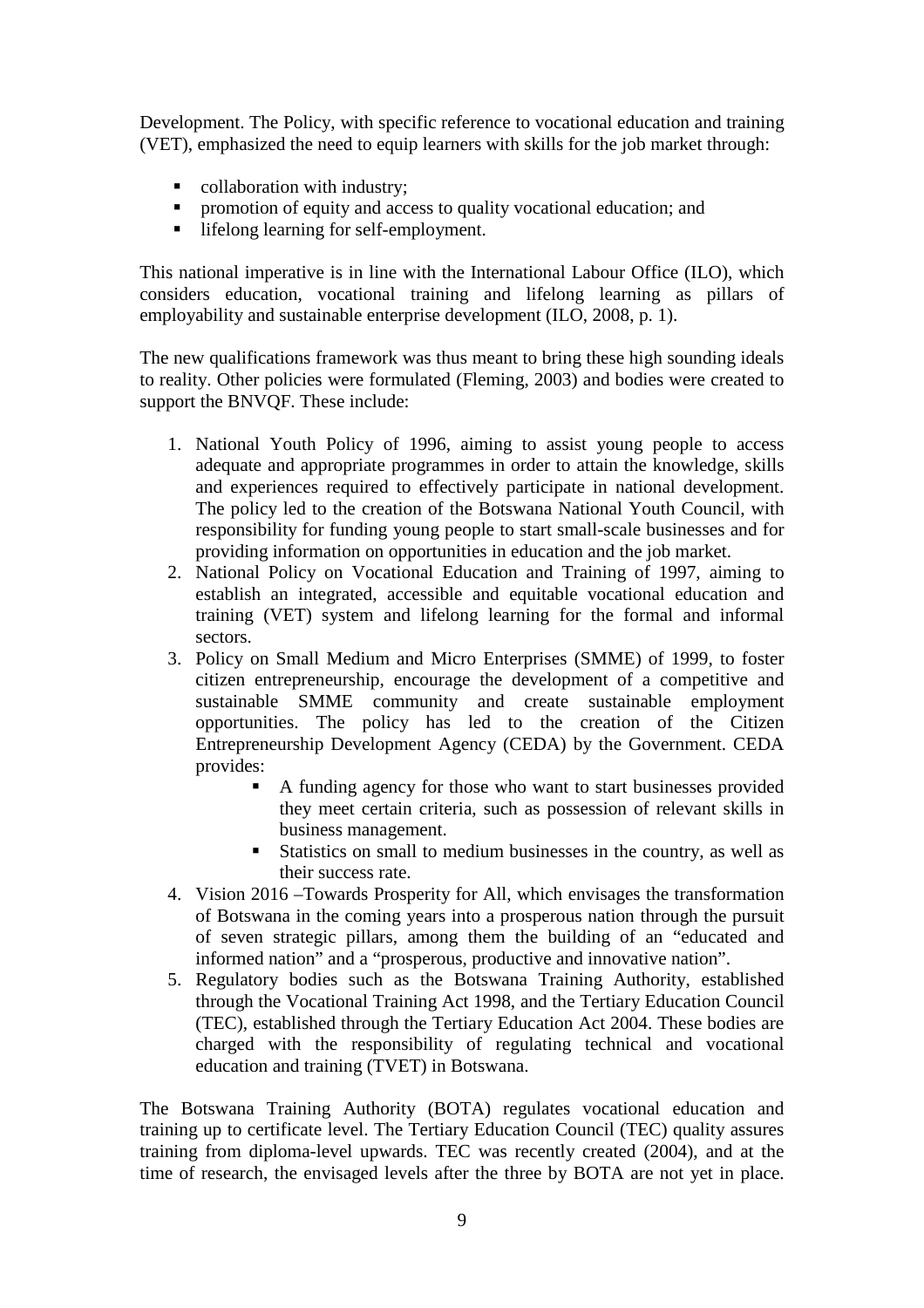The extent to which the policies outlined above support the BNVQF will be focused on under the section on sustainability.

Detailed development and implementation of the Botswana National Vocational Qualifications Framework (BNVQF) are carried out at the three levels, namely, at foundation, intermediate and full certificate levels). The consultant from Cue F Consulting Ltd., who facilitated the structuring of the BOTA (2002), emphasized that the framework is national because it is a national resource, representing a national effort to integrate vocational education and training into a unified structure of recognized qualifications. This view is shared by Tuck (2007) in his characterization of what a national qualifications framework is, as well as by Young and Allais (2009) in their discussion document on the role of qualifications in educational reform.

It is presumed that when learners know that there are clear learning pathways, which provide access, mobility and progression within education, training and career paths, they are more inclined to improve their skills and knowledge, and subsequently increase their employment opportunities. This is an assumption, which is perfectly well placed at the level of principle and aspiration, but yet to be established when issues of sustainability of the qualifications framework are taken into account.

The Botswana National Vocational Qualifications Framework (BNVQF) has become institutionalized under the Botswana Training Authority, which is headed by the Chief Executive Officer (CEO), under whom are three main bodies (each under a director). These are Research, Finance and Quality Assurance. The portfolios of Human Resources Management and the Internal Auditor are also answerable to the CEO. The Quality Assurance organ is responsible for key functions, namely: assessment and evaluation; registration and accreditation; and the regulation of trainers and assessors. The organizational structure can be represented diagrammatically thus:



#### **4.2. The mandate of the Botswana Training Authority (BOTA)**

The Botswana Training Authority was mandated to review and develop national training standards for levels within the new BNVQF to form a clear and consistent system relevant to the Botswana economy. The Vocational Training Act 1998 empowers the Authority to:

- coordinate the regulation of public and private vocational training institutions and assessment centres;
- regulate vocational trainers and assessors; and
- establish and implement a new framework of national vocational qualifications below technician level.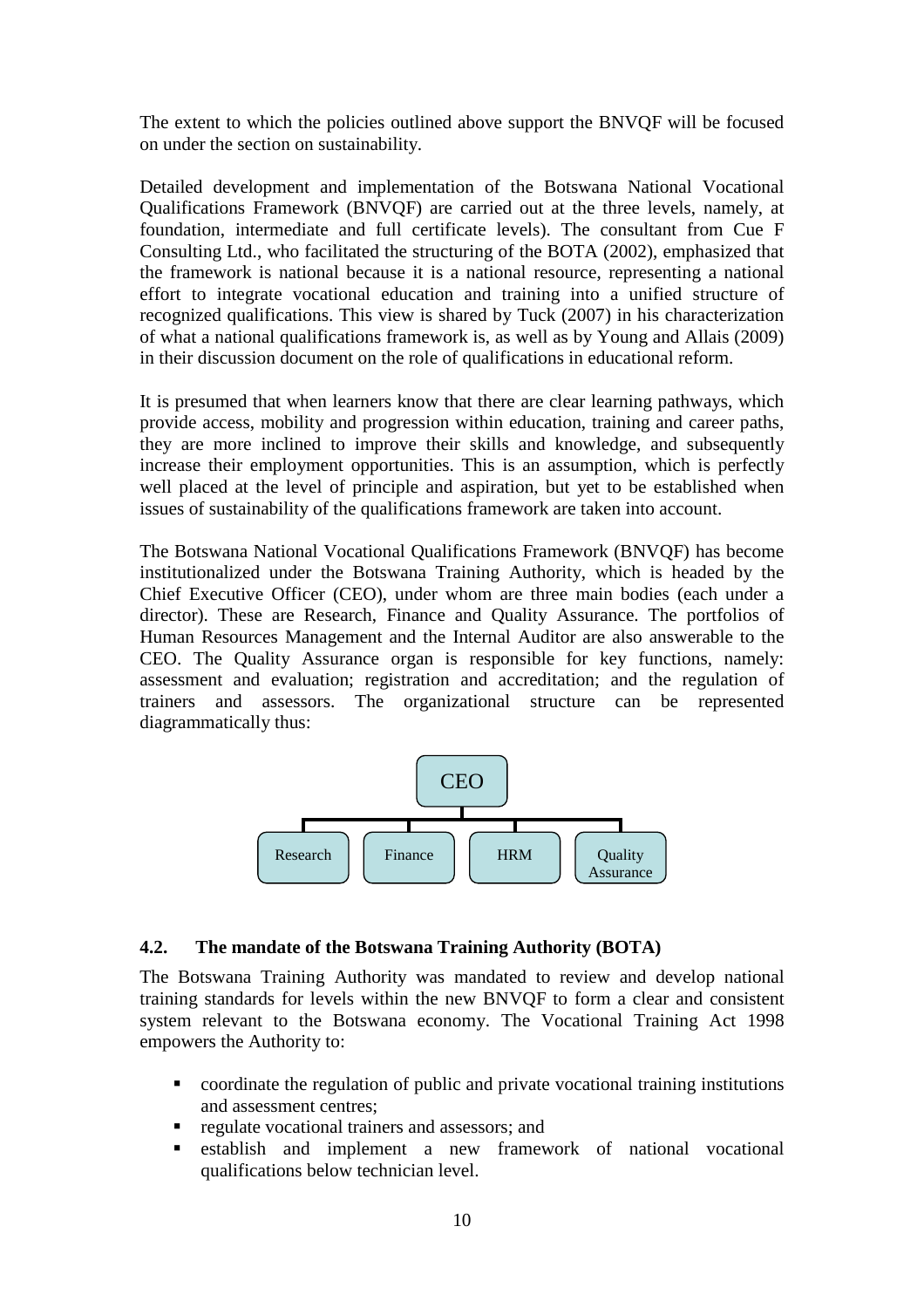#### **4.3. Structure of the qualifications framework**

The Vocational Training Act sets out broad plans for a three-tier vocational qualifications framework (BOTA, 2002; Fleming, 2003; Raleru and Modungwa, 2003). Regulations pertaining to the new qualifications system were drawn up and approved by the Minister of Labour and Home Affairs under whom the Authority falls. The regulations elaborate on the nature of the vocational qualifications, and establish **unit standards** which are registered components of the vocational qualifications. The framework is structured as follows:

#### *Level 1: Foundation Certificate level*

This includes broad-based initial training and reflects competence to perform, under supervision, routine jobs and some non-routine jobs. The level matches employers' minimum vocational criteria for recruitment into a sector. Task force teams were established by BOTA to ascertain sectoral requirements in order to determine the performance criteria for a given level. This level, as with all three levels, was seemingly borrowed as is from the New Zealand QF on the basis of its logic.

A Foundation Certificate is a minimum of 40 credits at level 1 or above, relative to a specific vocational field, of which a minimum of eight credits reflect numeracy and technology skills, and a further minimum of eight credits reflect communication and interpersonal skills

#### *Level 2: Intermediate Certificate level*

This level includes competence to perform, with minimum guidance and supervision, routine and some non-routine jobs. An Intermediate Certificate is a minimum of 60 credits related to a specific vocational field of which a minimum of 40 credits are at level 2 or above.

#### *Level 3: Certificate level*

This includes competence to perform tasks associated with skilled jobs of a nonroutine and complex nature, and indicates potential for supervisory functions. A Certificate is a minimum of 120 credits related to a specific vocational field of which a minimum of 40 credits are at level 3 or above.

#### *A unit standard*

According to the Botswana Training Authority (BOTA), a unit standard formally reports the attainment of an outcome of learning worthy of national formal recognition in its own right. Unit standards have descriptors of what skills and performances align with each of the three levels. The Botswana National Vocational Qualifications Framework (BNVQF) has levels, level descriptors and unit standards; in this way it complies with what Tuck (2007) refers to as the essential elements of a national qualifications framework.

Unit standards are developed for each qualification and for each sub-field. This takes place under the supervision of BOTA. One of the key questions the investigation sought to address was: How are unit standards developed in practice? During the capacity building stage (March 2000 to July 2004), BOTA trained stakeholders in the development of unit standards. Thereafter, 14 task force teams were formed, each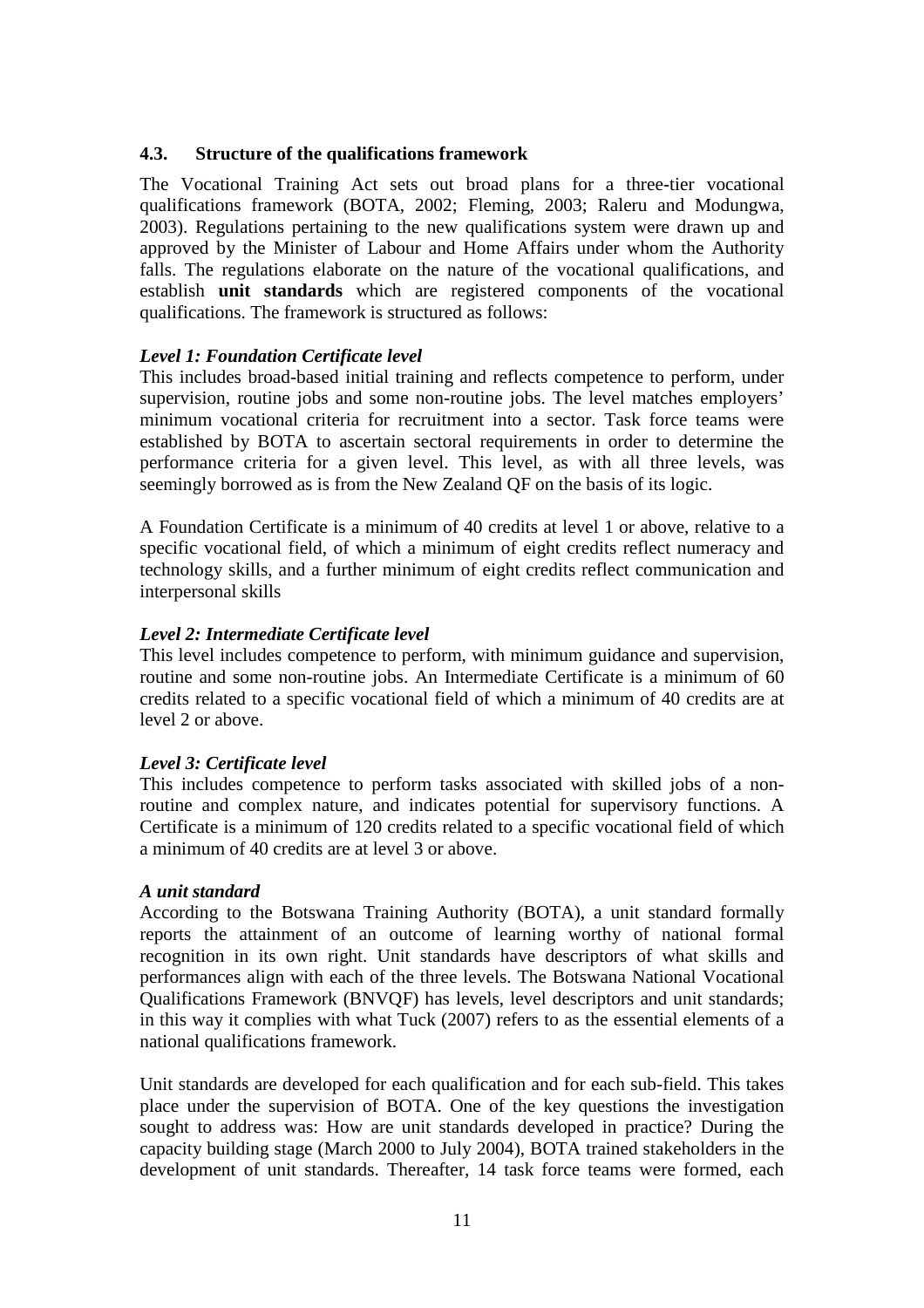tasked to develop unit standards one of the following fields: generic skills; tourism; hospitality; wholesale and retail; information communication technology; practice standards; automotive; skin and body therapy; hair dressing; textiles; travel; building construction; electrical trades and metal trades.

The idea was that the teams would develop unit standards for the three different levels. These would be verified and registered on the BNVQF. This was the main approach.

The other approach was for institutions or workplaces which intended to develop their own curricula, to work with BOTA to establish the unit standards to be registered on the BNVQF. The institution would then develop its course using those unit standards.

To date both approaches have resulted in only 10 courses being developed in accordance with BNVQF standards. No national research has been conducted nationwide to establish the numbers of learners who have been awarded certificates, and how many of these have managed to find jobs. At a micro level, however, it was established that the Botswana College of Distance and Open Learning (BOCODOL) has awarded 1,060 certificates at level 2 of the BNVQF. These relate to four annual intakes into the Small Business Programme. A tracer study is being planned by the research section of the College to establish how many of the certificate holders have been able to access employment. However, from observation, there seems to be overwhelming evidence that a very limited number have been able to secure employment. The two cases that came to light were: one former student who managed to access a government loan to start a brick-molding business, and the second who set up a chocolate manufacturing enterprise. As noted earlier, BOTA has approved a number of courses developed as stated above, without insisting on unit standards. Deviation by BOTA in this way might be an acknowledgement that registered institutions do not find it easy to comply with unit standards.

### **5. Design issues**

As explained in section 4.3 above, the intention is that the three levels of the framework will be based on unit standards and learning outcomes will be derived from these. According to the Botswana Training Authority (BOTA), the determination of outcomes of learning is a crucial aspect of the framework, and follows these guidelines:

- Workplace operations are the determinants of the outcomes and capabilities to be expressed through unit standards.
- The task team analyses each work-related stage to determine what knowledge, skills, and values are to be demonstrated. This is subject to verification and quality assurance by BOTA. A work-related stage refers to the particular stage for which demonstration of skills is required e.g. assembling the chassis of a car in the production chain.
- Once the lists of knowledge, skills, and attitudes have been completed, they are grouped into families.
- The team then turns the family groupings into outcome statements.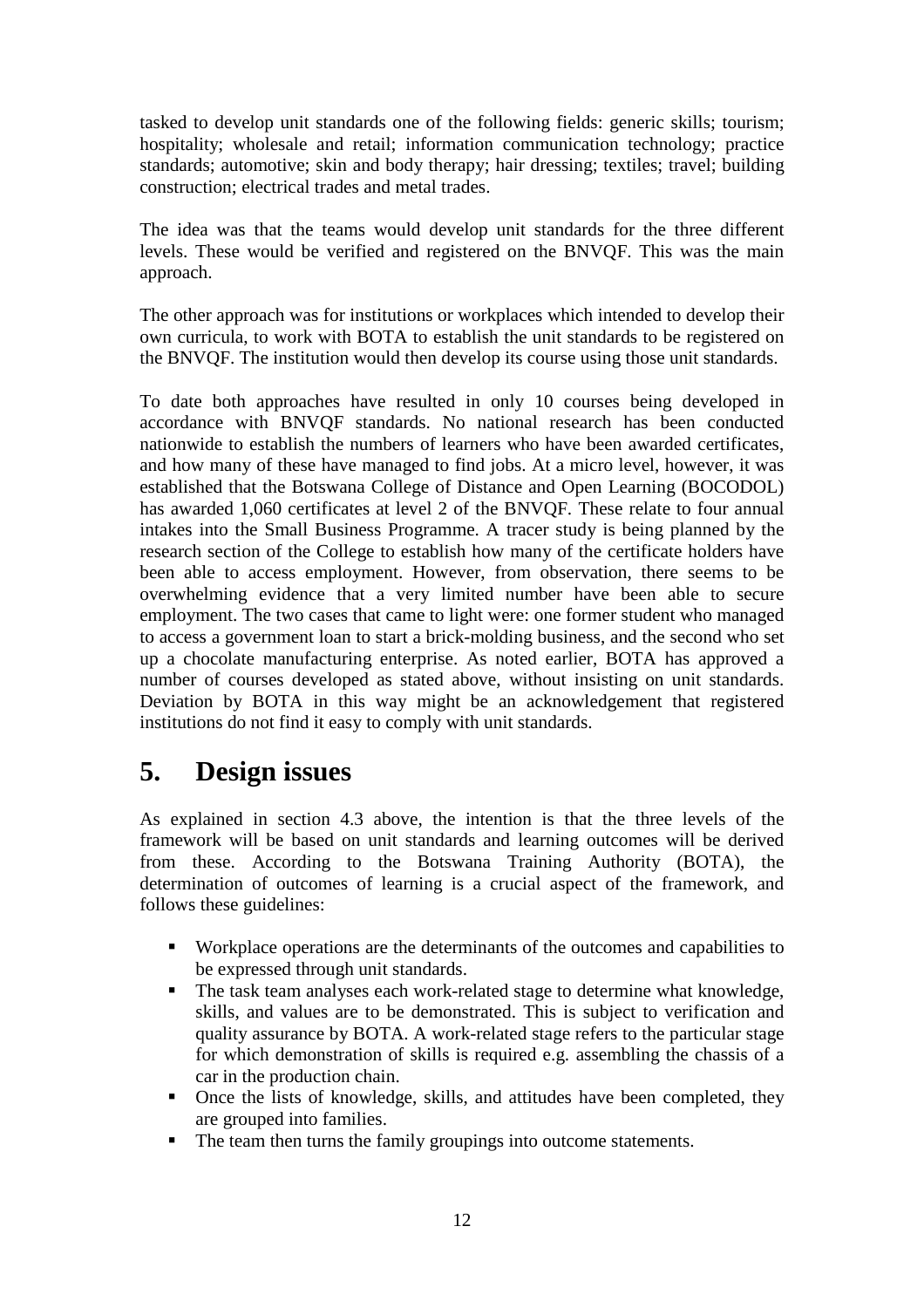The outcomes are determined from three sources: curriculum documents; training manuals or from work situations if no curriculum exists (BOTA, 2004). One provider actually analyzed the knowledge and skills required for all identified areas in the workplace (VOLVO Bus and Truck Builders Ltd.) in order to formulate key outcomes. However, this is not common practice across the programmes that BOTA has accredited so far. VOLVO required a training programme to be developed for its employees. To that end, the Botswana College of Distance and Open Learning (BOCODOL) engaged in a brainstorming exercise with the stakeholder and a course relevant to the communication needs of the workers was then developed. It was approved by BOTA although not following the generic communication unit standards already registered on the BNVQF.

#### **5.1. Deriving outcomes of learning where no curriculum exists**

The Botswana Training Authority has also taken on board the accreditation of courses where no curriculum exists (Abbey and Makhulela, 2008). According to BOTA, the framework certificates traditional dancing groups and those engaged in basketry. In 2007, BOTA extended this experiment to traditional dancers of the Kalahari. Experts in the field of music and dance were engaged and from the cultural section of the Ministry of Education through education officers who were in touch with practitioners. The method of accreditation included these steps:

- Experts were asked to describe what knowledge, skills and values the people to be assessed were to show as evidence.
- **Learners were asked to specify what they knew and what they were able to do.**
- The experts then assessed the group against unit standards that had been developed.

This experiment is discussed in some detail in section 9 of this report where responses to interview questions are analyzed.

It is noteworthy that the different purposes for a given programme may not be met with a single unit standard, since the evidence required may differ markedly for each purpose. This is in agreement with the view of Jessup (1990), with reference to the situation in the UK where different unit standards are written for what are, in essence, different outcomes.

#### **5.2. Features of unit standards**

Data obtained from interviewing BOTA staff showed that it is at the level of unit standards that the quality of any given programme ought to be manifested. The supposition is that the clarity with which a given unit standard is articulated forms the basis of assessment, which in turn leads to an award. In one of the interviews, the officer acknowledged that the view about unit standards was "the ideal which was proving difficult to implement mainly because stakeholders found it difficult to come to terms with unit standards". Indeed, the observation has already been made that most stakeholders do not comply with the gospel of unit standards.

In the earlier discussion about how unit standards are developed, key players were specified. However, in terms of the design of the framework, BOTA quality assurers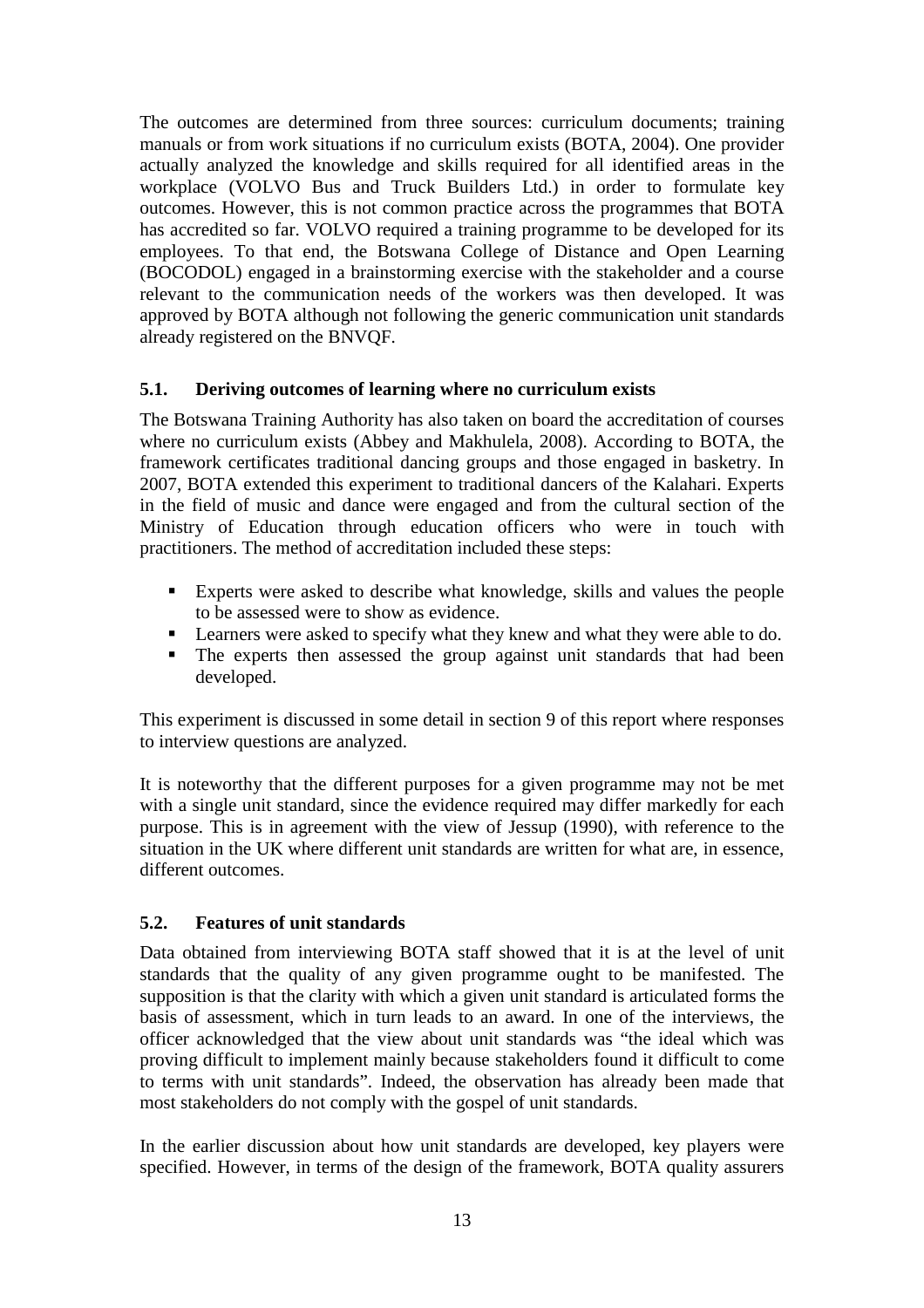provide guidance to stakeholders that when developing and writing titles for unit standards, unit standards should typically:

- represent a measurable and meaningful outcome of learning or required performance;
- be expressed as an outcome, in the format VERB, NOUN, CONTEXTUAL CONDITION (where applicable);
- describe demonstrable and assessable outcomes; elements that describe tangible outcomes allow for direct assessment; and
- **•** apply to broad rather than specific applications.

Providers, used to institution-based approaches, continue to find it difficult to adapt to this aspect of the framework. Apart from the complexity associated with the interpretation of unit standards, the other specific reason for eschewing unit standards was financial. In response to a specific question on why private providers were not developing courses that met BOTA requirements: "private providers did not have government funding, and the time taken to re-design courses attracted costs regarding development of materials and upgrading training of trainers". The issue of profitmaking in an increasingly competitive business environment features quite prominently in the apparent resistance to unit standards.

An important observation to make is that a unit standard is broken down into elements and performance criteria for purposes of assessment. Elements are the outcomes of learning specified in the title of a unit standard that are assessed and reported on. Moreover, the identification of elements assists the design and administration of assessment:

- Elements are the key sub-divisions into which the outcome expressed in the title of the unit standard can be broken down.
- Elements are the necessary parts, or chunks, separately identified to assist the manageability of assessment of the outcomes of learning that will be reported on.
- Collectively, elements equate with the title.

Performance criteria (PC) are derived from elements. These are the characteristics of performance criteria:

- They are written as clear descriptions of the performance required to prove that the outcomes have been attained.
- They detail all the essential evidence that must be produced to achieve each element.
- They are measurable statements that accurately describe the quality of achievement of the stated outcomes.
- In specifying the required evidence the PC states that something (a result of this ability) is evident and that certain actions or behaviours should be manifested by the learner.
- In focusing not on *the doing* but on *what is done*, they are expressed in the format OBJECT + VERB e.g. something is done *this* well and the result of doing has *these* characteristics.

The formulation of elements and performance criteria is the responsibility of those who teach the curriculum, referred to as role-holders or trainers. What follows is a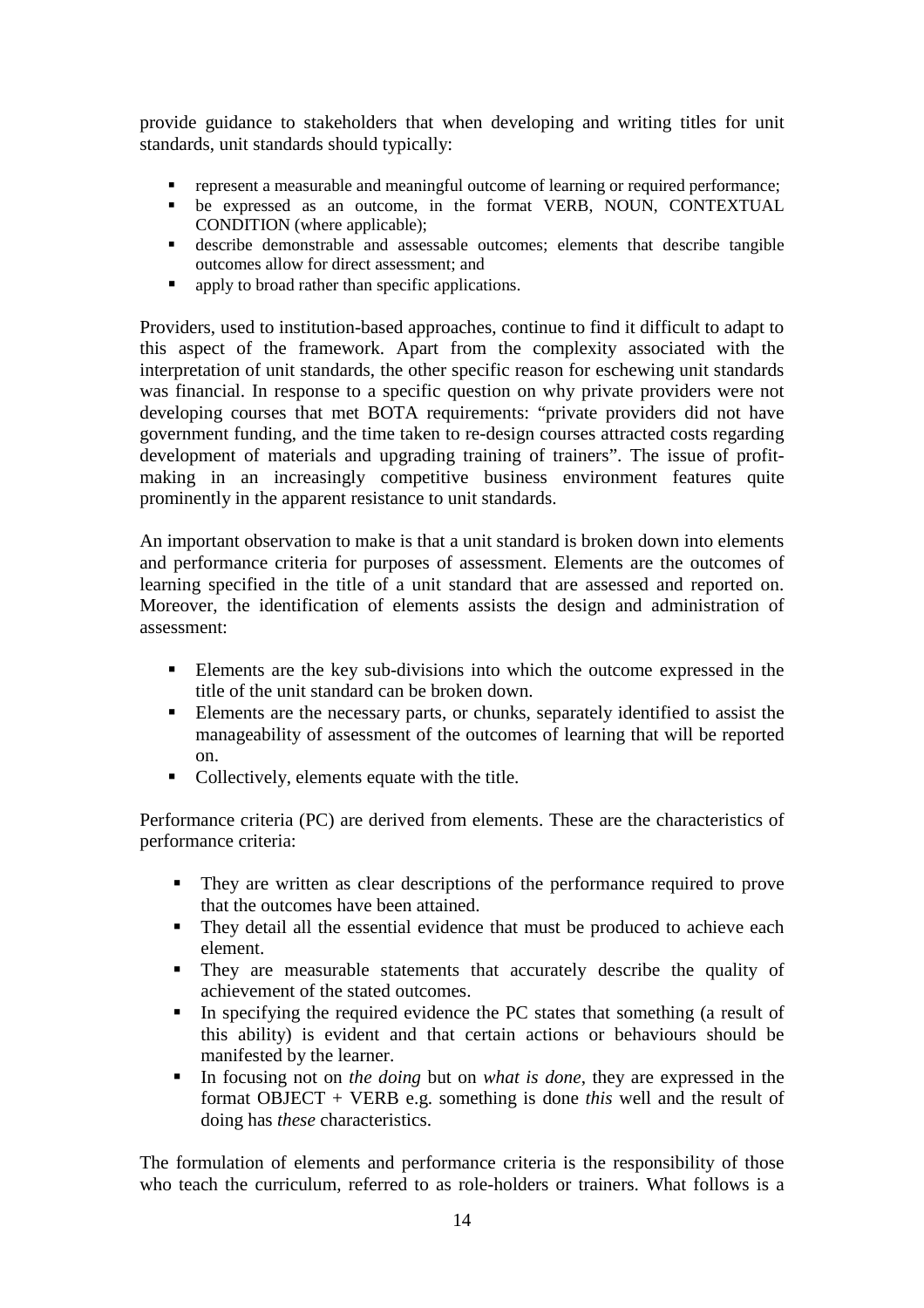brief illustration of how the unit standard, the elements and performance criteria are interlinked. The unit standard (used as an example in figure 1) is drawn from Generic Computing.

Adherence to unit standards, elements and performance criteria forms the basis for quality courses that are readily accredited by the Botswana Training Authority BOTA. Stakeholders were taken through the standard-setting process in a series of workshops. Collaboration in this regard resulted in the production of three guides to the qualifications framework:

- 1. *Generating Unit Standards for Registration on the BNVQF* (BOTA, 2002).
- 2. *Registration and Accreditation Instruments for Vocational Education and Training Institutions* (BOTA, 2003).
- 3. *Guidelines for Preparing Curricula Linked to Unit Standards* (BOTA, 2004).

### **Figure 1. Unit Standard: Exchanging messages using electronic mail**

#### **Purpose**

People credited with this unit standard are able to describe the use of e-mail, create, send, receive, organize, and save e-mail.

#### **Entry**

Open, however the person should have the prior knowledge to operate a personal computer.

| <b>Element</b>                                     | <b>Performance Criteria</b>                                                                                                                                                                                                                                                                                              |
|----------------------------------------------------|--------------------------------------------------------------------------------------------------------------------------------------------------------------------------------------------------------------------------------------------------------------------------------------------------------------------------|
| 1. Describe the use of<br>e-mail                   | The advantages and disadvantages of e-mail systems are<br>outlined and compared to other forms of communications<br>Alternative forms of e-mail are compared<br>Ethical issues associated with the use of e-mail are                                                                                                     |
| 2. Create e-mail                                   | outlined<br>The message header (subject) and content are appropriate<br>٠<br>to the message purpose and target audience<br>The message is addressed to the required recipients<br>The message conforms to organization standards for e-<br>mail<br>A document (where necessary) is attached to an e-mail<br>п<br>message |
| 3. Send, receive,<br>organize, and save e-<br>mail | Evidence is provided that e-mail messages have been sent<br>٠<br>to recipients<br>The recipients of incoming mail are recognized<br>The contents of incoming e-mail are displayed and<br>printed.<br>Precautions when sending and receiving mail are<br>observed                                                         |

Source: BOTA, 2002.

The aim was that these guides would become key references for institutions aspiring to be registered and have their courses accredited by the Botswana Training Authority (BOTA). However, the observed resistance to unit standards has meant that this aim has not been achieved. It is worth noting that interviews with stakeholders who participated in the training by BOTA on how to formulate unit standards revealed that the activity was somewhat difficult mainly because it was too technical.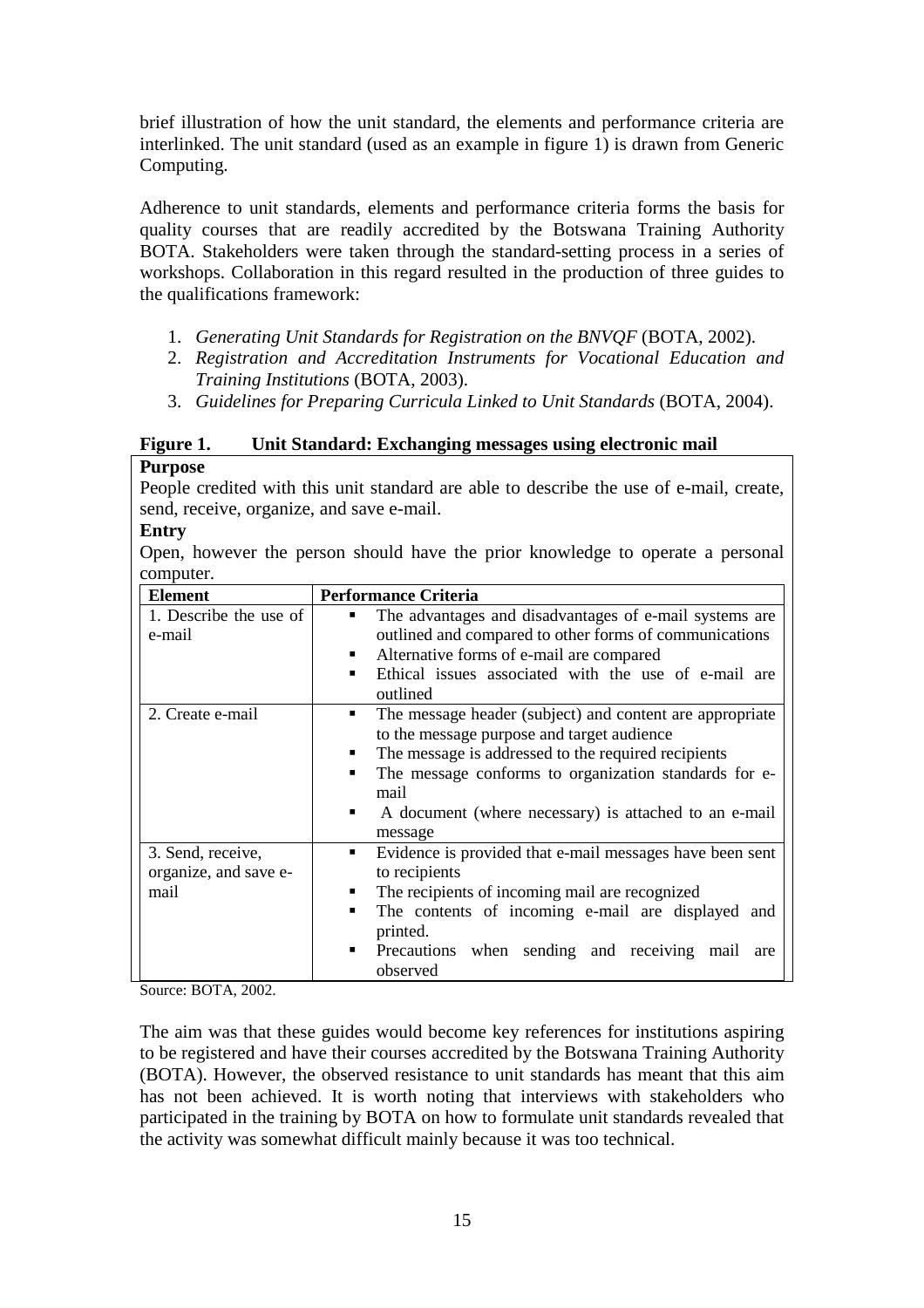### **6. Role of stakeholders and users**

The key stakeholders of the Botswana National Vocational Qualifications Framework (BNVQF) are:

- Education institutions (both public and private); among them are the Botswana College of Distance and Open Learning, which is a public provider, and the Gaborone Institute of Professional Studies (one of many private providers). The number of registered institutions is yet to be established.
- The Government that formulates policy and funds the Botswana Training Authority (BOTA).
- Training providers e.g. the Botswana Police Service and Okavango Wilderness Safaris that provide training for police officers and employees in the tourism and hospitality sector, respectively.
- Employers, who run in-house training for employees and seek accreditation by BOTA.
- Non-governmental organizations (such as the GTZ) that provide part of the funding.

Initially, stakeholders participated in the determination of elements and performance criteria related to given fields and sub-fields. In order for people to find their way around the BNVQF, a classification system has been developed. This allows people to quickly locate unit standards and qualifications on the BNVQF and also provides a means for vocational training institutions and assessment centres to specify the parts of the NQF for which they wish to be accredited. Similarly, trainers and assessors can be accredited to teach and train in different fields. Qualifications are named according to fields, sub-fields and learning domains. Where unit standards are in place for certain courses, we noted that all stakeholders can easily specify the parts of the qualification framework for which they wish to be accredited. The newly established Francistown College of Technical and Vocational Education and the Botswana College of Distance and Open Learning are examples of providers actively engaged with BOTA regarding unit standards in the areas of information technology, problem solving, communication, and more recently in entrepreneurship.

## **7. The BNVQF fields**

According to the Botswana Training Authority (BOTA) "fields" are the broadest divisions on the Botswana National Vocational Qualifications Framework (BNVQF). The Board of the Botswana Training Authority approves the names of the fields, while the management of BOTA, in consultation with standards-setting task force teams, approves the sub-fields. Twelve fields of learning were approved by the BOTA Board in 2002 (see figure 2 below). This is a "wish list" which should be viewed in conjunction with the statistics regarding how many unit standards are actually in place. Statistical representation of this is given in table two (above).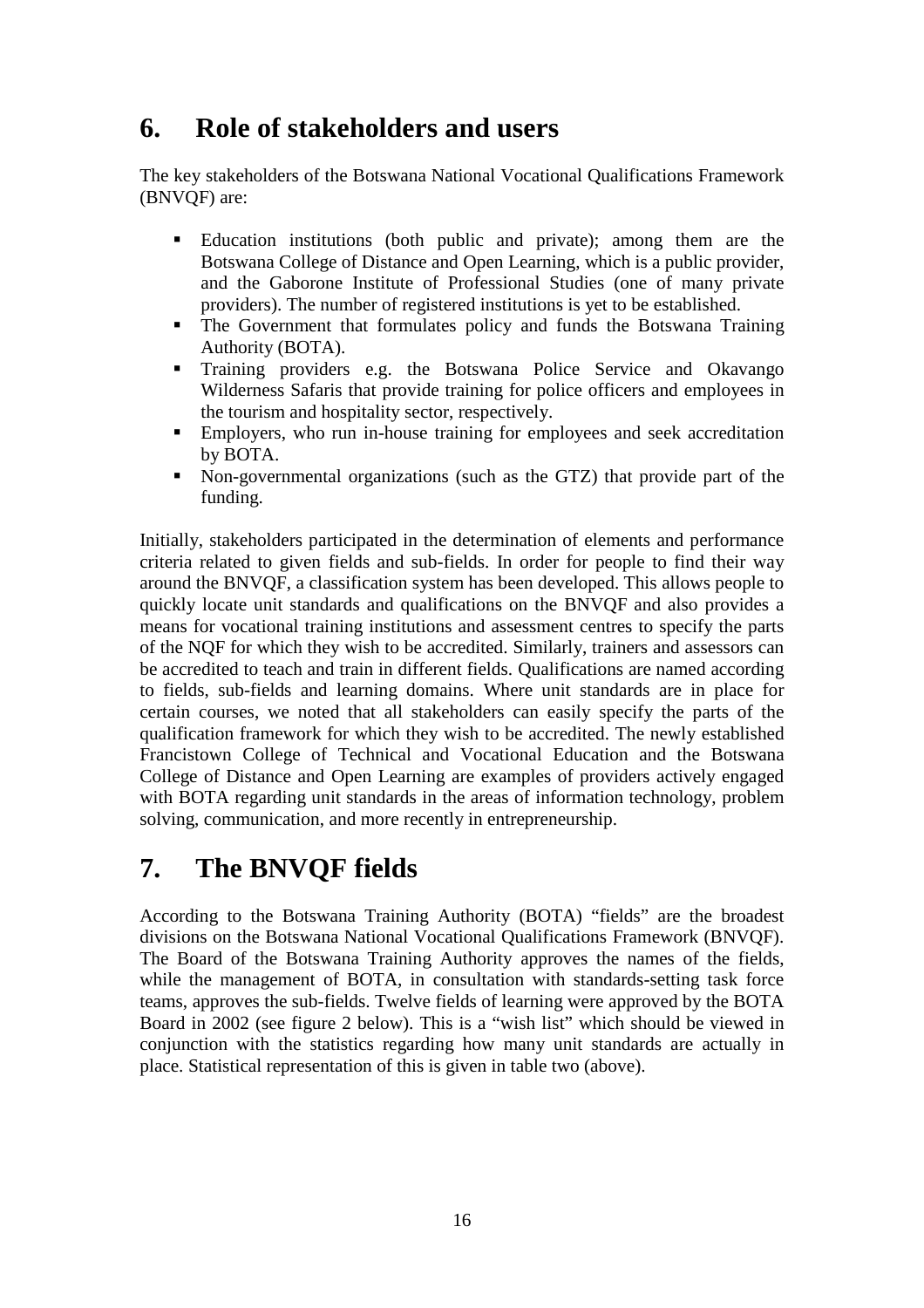| <b>Fields</b>                 | Sub-fields                                                         |
|-------------------------------|--------------------------------------------------------------------|
| Agriculture<br>1.<br>and      | Horticulture<br>٠                                                  |
| <b>Nature Conservation</b>    | <b>Nature Conservation</b><br>٠                                    |
|                               | Forestry and Wood Technology<br>п                                  |
|                               | Livestock<br>п                                                     |
|                               | Fisheries and Wildlife<br>٠                                        |
| 2.<br><b>Business</b><br>and  | Finance<br>٠                                                       |
| Commerce                      | Economics and Accounting<br>٠                                      |
|                               | Management and Human Resources<br>٠                                |
|                               | Purchasing and Procurement<br>٠                                    |
|                               | Administration<br>٠                                                |
|                               | <b>Public Relations Marketing</b><br>٠                             |
| Culture,<br>3.<br>Arts<br>and | Design Studies<br>٠                                                |
| Crafts                        | Visual Arts and Photography<br>٠                                   |
|                               | Performing Arts<br>٠                                               |
|                               | <b>Cultural Studies</b><br>٠                                       |
|                               | Recreation<br>▪<br>Music                                           |
|                               | п                                                                  |
|                               | Sport<br>Film<br>٠                                                 |
|                               | Television and Video<br>٠                                          |
| 4. Education                  | Early Childhood<br>٠                                               |
|                               | <b>Teacher Aids</b><br>٠                                           |
|                               | <b>Workshop Assistants</b><br>٠                                    |
|                               | Lab Assistants<br>٠                                                |
|                               | Day Care Centre<br>п                                               |
|                               | <b>Adult Learning Tutoring</b><br>٠                                |
| 5.<br>Engineering<br>and      | <b>Engineering and Related Design</b><br>٠                         |
| Manufacturing                 | Manufacturing and Assembly<br>٠                                    |
|                               | <b>Fabrication and Extraction</b><br>٠                             |
|                               | <b>Textiles</b><br>٠                                               |
| 6. Health and Social          | Preventive Health<br>٠                                             |
| Services                      | Promotive Health and Developing Services<br>п                      |
|                               | Curative Health and Rehabilitative Health<br>٠                     |
| 7. Law and Security           | Safety in Society<br>٠                                             |
|                               | Justice in Society and Sovereignty of the State<br>٠               |
| 8.<br>Information<br>and      | Computing                                                          |
| Communication                 | <b>Computer Systems Support</b><br>٠                               |
| Technology                    | <b>Information Technology</b><br>٠                                 |
|                               | <b>Communication Technology</b><br>٠                               |
|                               | <b>Information Security</b><br>٠                                   |
|                               | <b>Computer Human Interaction</b><br>٠                             |
| 9. Services                   | Hospitality<br>٠                                                   |
|                               | Tourism<br>٠                                                       |
|                               | Travel<br>٠                                                        |
|                               | Gaming and Leisure<br>٠                                            |
|                               | Transport<br>٠                                                     |
|                               | <b>Operations and Logistics</b><br>٠<br>Personal Care<br>٠         |
|                               | <b>Wholesale and Retail</b><br>٠                                   |
|                               | <b>Consumer Services and Liabilities</b><br>٠                      |
| 10.                           | <b>Physical Planning</b><br>٠                                      |
| Planning<br>and               | Design and Management<br>٠                                         |
| Construction                  | <b>Building Construction</b><br>٠                                  |
|                               | Civil Engineering, Construction and Electrical Infrastructure<br>п |

#### **Figure 2. Fields and sub-fields of the Botswana National Vocational Qualifications Framework**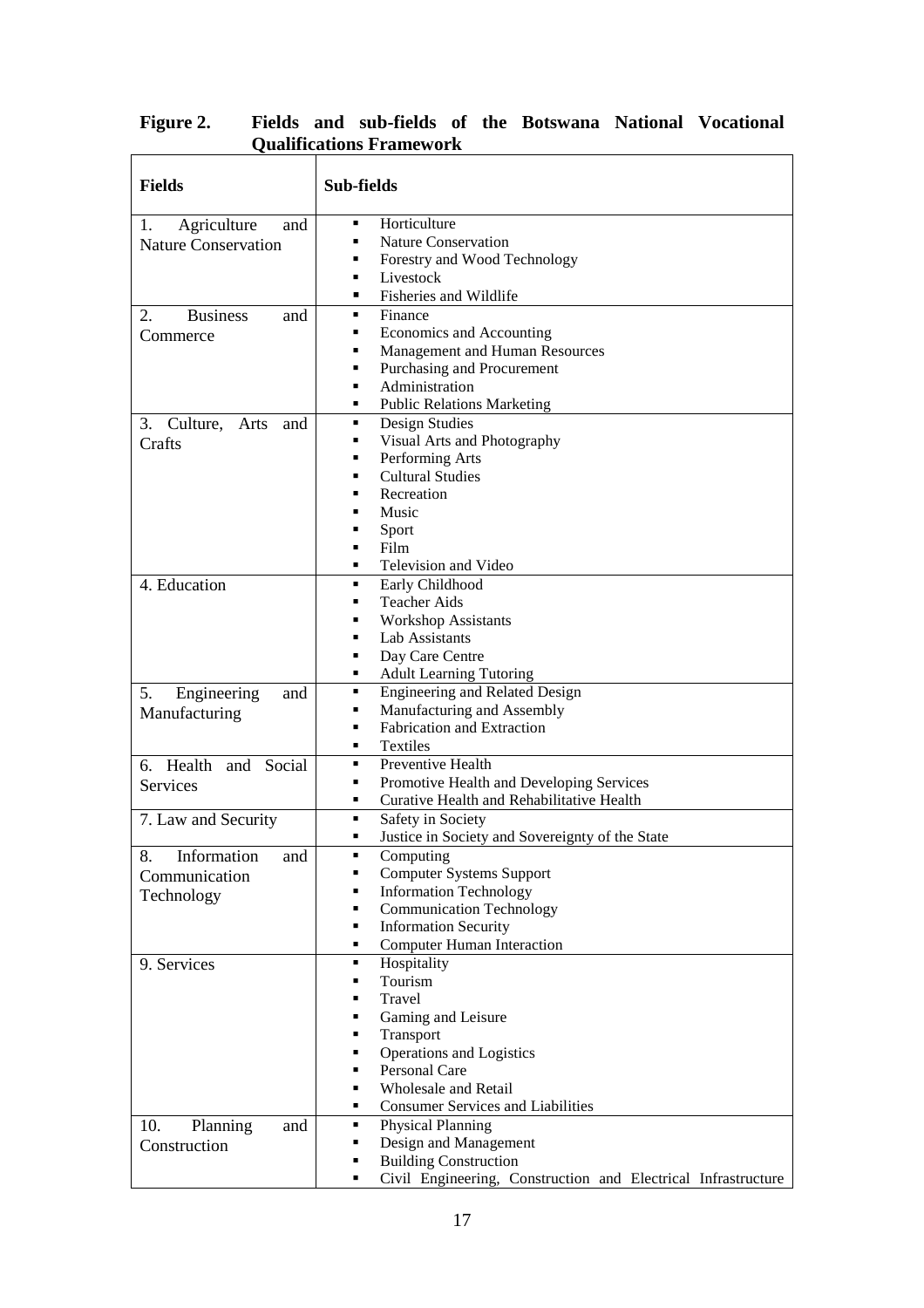|                      | Construction                                                     |
|----------------------|------------------------------------------------------------------|
| 11. Generic Skills   | Literacy<br>٠                                                    |
|                      | Numeracy<br>٠                                                    |
|                      | Problem Solving<br>$\blacksquare$                                |
|                      | Team Skills<br>$\blacksquare$                                    |
|                      | Communication<br>٠                                               |
|                      | Entrepreneurship<br>$\blacksquare$                               |
|                      | Self Management and Work Readiness<br>٠                          |
| Mining<br>12.<br>and | <b>Plant Operator</b><br>п                                       |
| Quarrying            | <b>Construction Plant Equipment Technology</b><br>$\blacksquare$ |

A training provider e.g. BOCODOL awards a qualification (e.g. Certificate in Small Business Management) after learners have completed the prescribed modules within a given time. Such an award is based on the fact that the programme is either accredited or approved and quality assured by BOTA.

### **8. Stages of development and implementation strategy**

Three phases are distinguishable (BOTA, 2007). The first phase involved the establishment of the Botswana Training Authority (BOTA) as a parastatal under the Ministry of Labour and Home Affairs in 2000. The process actually started in November 1996, when the Botswana government seeking support in VET policy formulation and the establishment of a VNQF approached the German government for assistance. The second phase (March 2000 to July 2004) concentrated on capacity building and staff development in order to prepare BOTA for its role to reform, operationalize and monitor the vocational education and training (VET) system in Botswana. The current phase started in August 2004 and is concerned with implementing the qualifications framework. Implementation has therefore been underway for the past five years. It is when the three phases are taken together that the issue of sustainability arises, especially with regard to implementation.

### **9. Sustainability**

The sustainability of a qualifications framework refers to the extent to which it is viable and can be kept going or maintained. Four sources of data were used to gauge sustainability, namely: BOTA's operational documents; conference papers; oral interviews with key stakeholders; and observation of developments on the ground. The following are some of the stakeholders interviewed:

- officers from BOTA;
- **Peroviders of training, e.g. public and private colleges;**
- government officials (Ministry of Education/Labour);
- members of task teams created by the Authority;
- representatives of donor organizations;
- employer organizations; and
- the Chief Executive Officer of the Botswana Training Authority.

In examining the impact of the new qualifications framework, the challenges faced during the second phase (the capacity building phase) and the third phase (the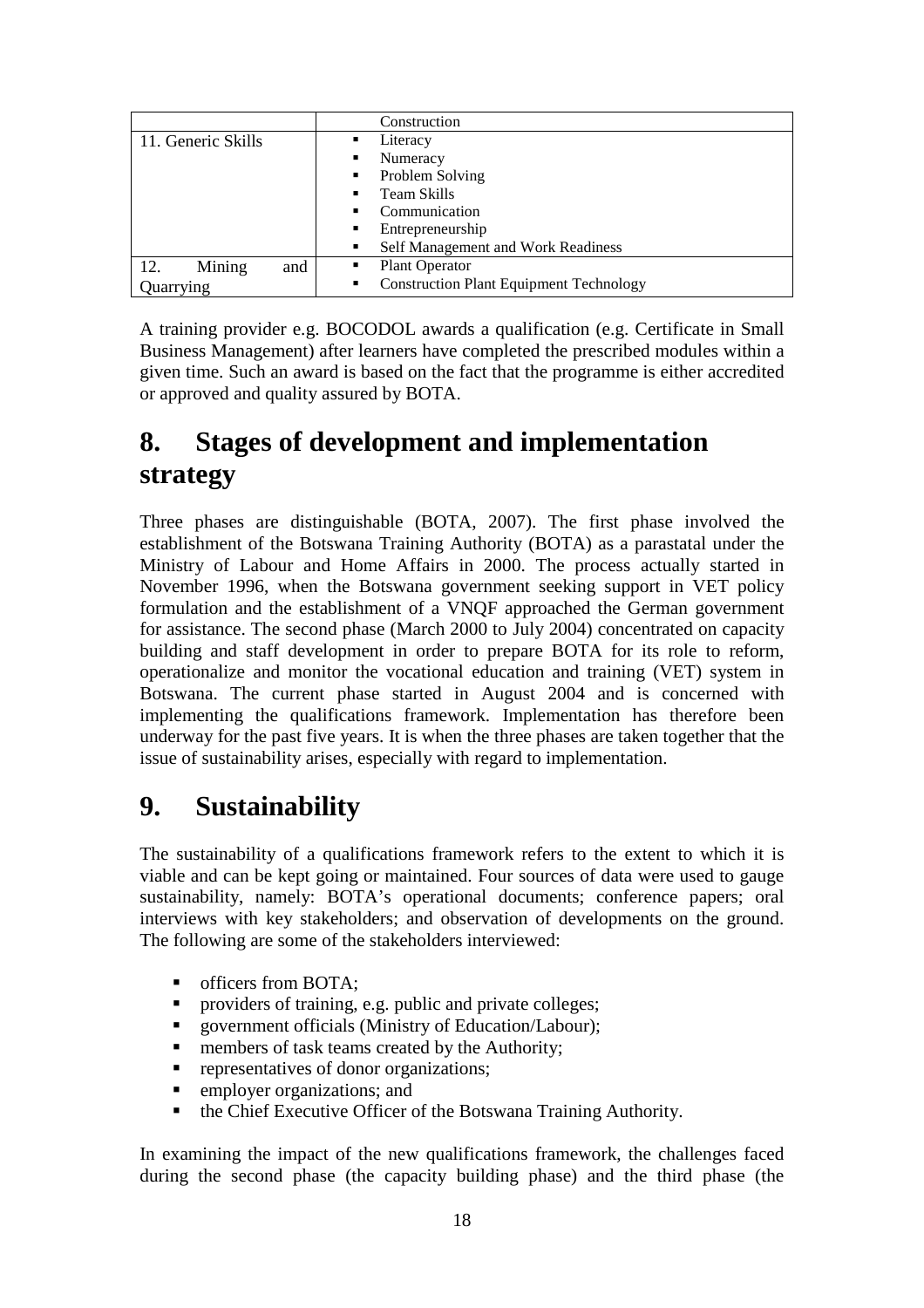implementation phase) will be addressed. The first part focuses on challenges and negative perceptions of the qualifications framework and the second part on challenges and positive perceptions.

#### **9.1. Implementation challenges and negative perceptions**

The reformist aims of the Botswana National Vocational Qualifications Framework (BNVQF) are measured by evaluating the extent to which it has achieved those aims in practice. To that end, political, social and technical impact will be examined. Some of the negative indicators (derived from findings) are that:

- The existing system, led by the Botswana Training Authority (BOTA), is neither properly coordinated nor coherent.
- The system cannot on its own promote access to vocational education and training (VET).
- From a technical point of view, unit standards have been resisted, partly because of the opaque language.
- Established institutions have resisted the qualifications framework (QF).
- The absence of a national QF renders the BNVQF isolated with clear pathways for articulation.
- The aims e.g. reduction of poverty and unemployment are seen to be rather too broad for a QF, which is more of an instrument of change rather than an agent of change.
- Borrowing from countries like New Zealand or South Africa, and failure to take time to learn, seems to account for some of the shortcomings of the framework.

In the sections that follow, the above findings are evaluated, cognizant of the limitations noted by the interviewees. In that regard, some interviewees (especially employees of the Botswana Training Authority) were not self critical. Indeed, they seemed unable to separate themselves from the policy imperatives of the QF they are working to install. There were instances where they were defensive regarding borrowing ideas and a language from the New Zealand Qualifications Authority (NZQA) without attention to local contextual conditions. Other stakeholders e.g. providers, employers and learners who had acquired BOTA-accredited qualifications gave information that could be viewed as more objective in its own way.

In practical terms, the purpose of the qualifications framework was to improve the social and economic competitiveness of citizens by facilitating access to technical and vocational education and training (TVET) opportunities. In our opinion this was somewhat out of touch with reality and rather too ambitious. In particular, the reduction of poverty and the creation of employment opportunities do not seem feasible. It is one thing to see the qualifications framework (QF) as an instrument of change to which other drivers of change are duly acknowledged and accommodated, and quite another for the QF to be the sole driver of the intended reform. The BNVQF's insistence on applying the model has been met with resistance, a phenomenon referred to by Young and Allais (2009) as a challenge in the management of expectations.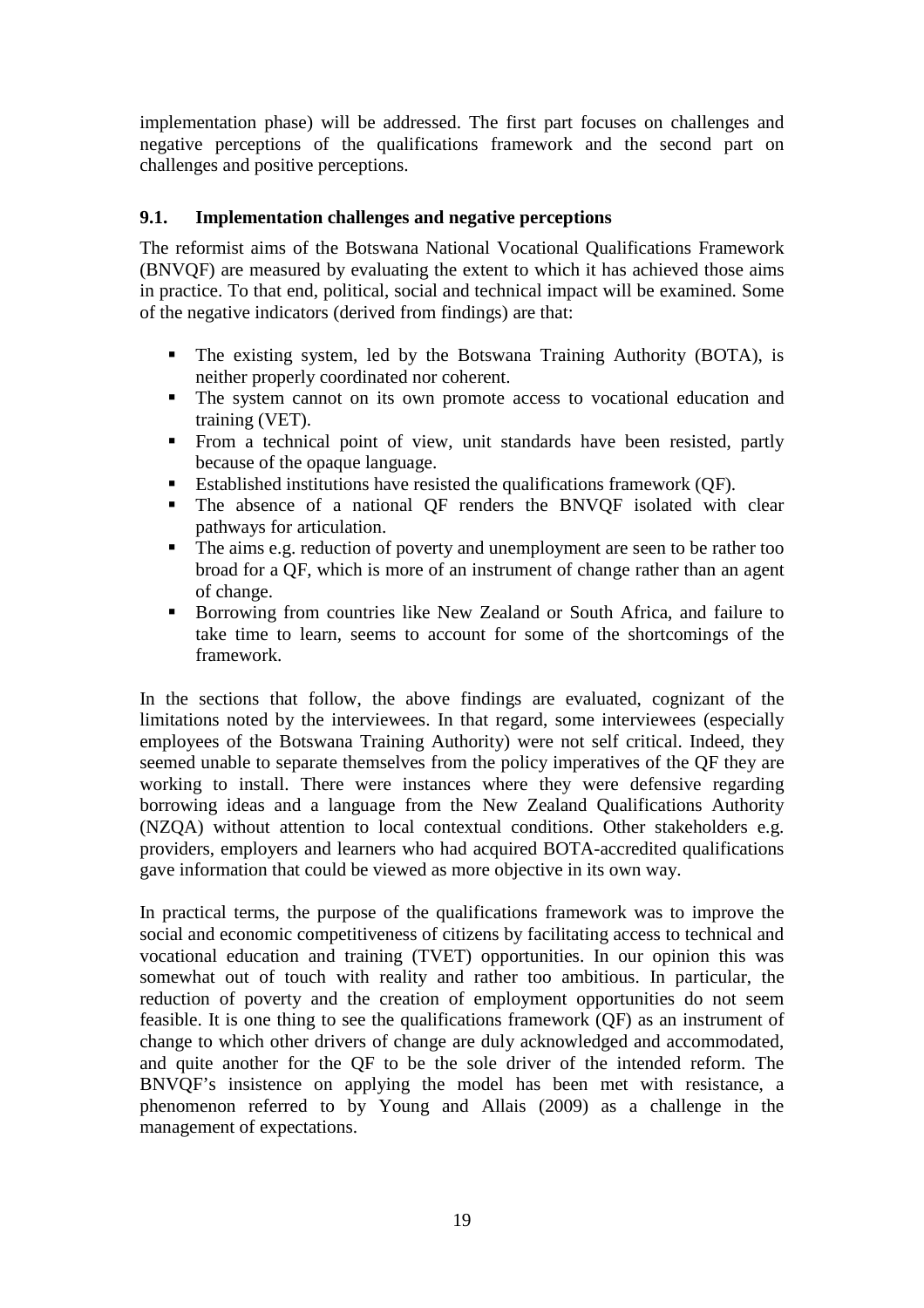Borrowing heavily from the New Zealand Qualifications Authority (NZQA), the regulatory authority (BOTA) launched the initiative calling stakeholders together to explain and teach them about unit standards. The Authority taught related terminology (elements, performance criteria, descriptors, etc.), and created task teams to develop unit standards for fields and sub-fields. Some participants expressed concern about the lack of time to reflect on the structure and design of the qualifications framework. Thus, technical problems were noted early in the life of the QF. Other imperatives were also influential. One of these was the pressure on Botswana to develop a framework as a matter of urgency. Botswana had to move with the times, just like its neighbour South Africa had done. In a sense this was a recipe for limited success.

The very slow progress made in the five-year period of implementation can, at least in part, be attributed to pressure. Where partners are pressurized to follow an approach, they tend to resist. The CEO of BOTA acknowledges that:

Uptake of the framework by stakeholders has not been as fast as BOTA would have expected. Possibly, one of the factors could be the limited time that was allowed to learn all about the framework before its implementation. The second one has to do with interpretation in practice of unit standards, and applying them to influence course development. Thirdly, training providers, especially private colleges, find it difficult to change ways of doing things because there is the cost factor involved, at least initially.

The best way to ensure stakeholder participation is to create familiarity with procedures and involve stakeholders in a meaningful manner. Gallagher et al., (2005) make this useful observation with reference to the Scottish Qualifications Framework, which is described by Raffe (2009) as a communications model; one that is not prescriptive. As is the case in South Africa (RSA, 2002), the BNVQF has prescribed regulations, quality assurance and assessment procedures, unit standards and a prescribed language of reform. Our findings show that stakeholders found these to be cumbersome, and have therefore retained course offerings in the traditional mode. This is overwhelmingly true of private providers who continue to offer programmes accredited elsewhere e.g by the City and Guilds of London Institute which the Botswana Training Authority (BOTA) approves.

Private colleges are interested in making profit, and prefer offering courses that are easy to provide irrespective of the link to employment; as one provider put it:

Offering courses accredited outside Botswana does not have any hassles as a way of earning a living for private colleges. To be honest, we do not think long and hard about the employment opportunities that our courses can open. If students want courses on our menu, we simply give them.

Participation in a qualifications framework (QF) would inevitably lead to higher costs for private providers who would have to train trainers, buy new resources and pay for the other processes required to meet BOTA accreditation and registration standards. This has a negative impact on the prospects of success for the QF. Letamo and Thothe (2003) have articulated these and other inconsistencies in Botswana's technical and vocational education and training (TVET) policies.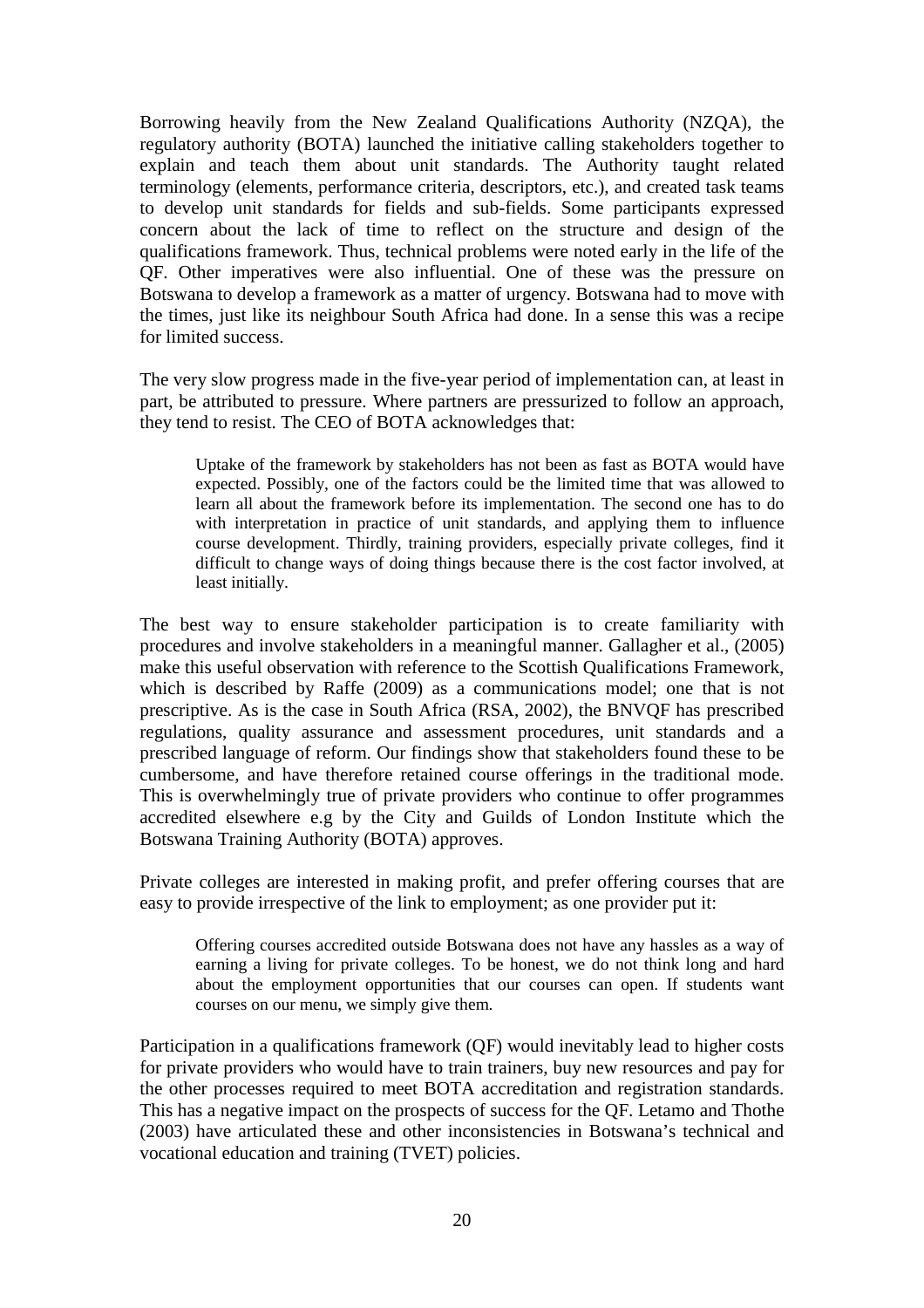Other providers, even the more compliant government colleges, have not been able to develop courses according to BOTA's unit standards. A trainer from a government institution had this to say: "The idea of unit standards sounds like a good academic exercise, and we find it difficult to translate it into practice. Some of us do not see the point of abandoning tried and tested ways of developing curriculum. It has always worked." As in the private sector, public institutions have also continued to design their own courses and BOTA has approved them. Arguably, this is a sign of failure on the part of the qualifications framework.

Unit standards have not been generated for the many sub-fields that have been prescribed. Moreover, the few unit standards that are registered on the QF are not widely used. As discussed, out of the 643 programmes offered across the 124 institutions under the BNVQF, only 10 programmes comply with the unit standards specifications. Many qualifications, therefore, remain outside the framework, despite five years of implementation. The few unit standards that are registered on the qualifications framework have been developed in generic skills, computer application, tourism, hospitality, and HIV/AIDS. According to the BOTA CEO:

Tourism and hospitality have registered high success because most operators in the sector are from South Africa. They are used to unit standards and value their significance in enhancing the services they offer against their competitors.

Government institutions constitute the main body of providers that have taken up generic skills unit standards, presumably because they find these easier to offer. However, such skills do not address one of the main objectives of the QF, namely, increasing employment opportunities. Respondents from the Ministry of Labour argued that while in theory the idea of generic skills makes logical sense, courses based on these skills do represent a good investment (Letamo and Thote, 2008). This is because there is no evidence to suggest that those who acquire the skills are better able to use them to secure employment or reduce poverty.

An officer from the Botswana Confederation of Commerce, Industry and Manpower  $(BOCCIM)$  reinforced the above position and shed more light on it.<sup>1</sup> She said that:

- Industry does not find generic skills crucial to economic development in the short term, though BOTA is insistent on them.
- **BOCCIM** finds it difficult to sell the idea of unit standards to industry because few employers find it easy to translate them into practice.
- Member industries find courses offered by BOCCIM more relevant to their needs than courses registered on the BNVQF.
- BOCCIM continues to offer courses to its member industries without BOTA accreditation.
- Progress to meet BOTA's requirements is too slow for BOCCIM.

The data above demonstrate the difficulties that BOTA has yet to overcome in order to bring everybody on board. It is an organization with such a wide range of industry

 1 BOCCIM is a private non-profit organization registered under the Trade Unions and Employers' Organization Act 1983. It represents the interests of the private sector, and is recognized by the Government as fulfilling this task. BOCCIM administers an extensive programme of training courses; offers industrial relations assistance; and provides business management counseling.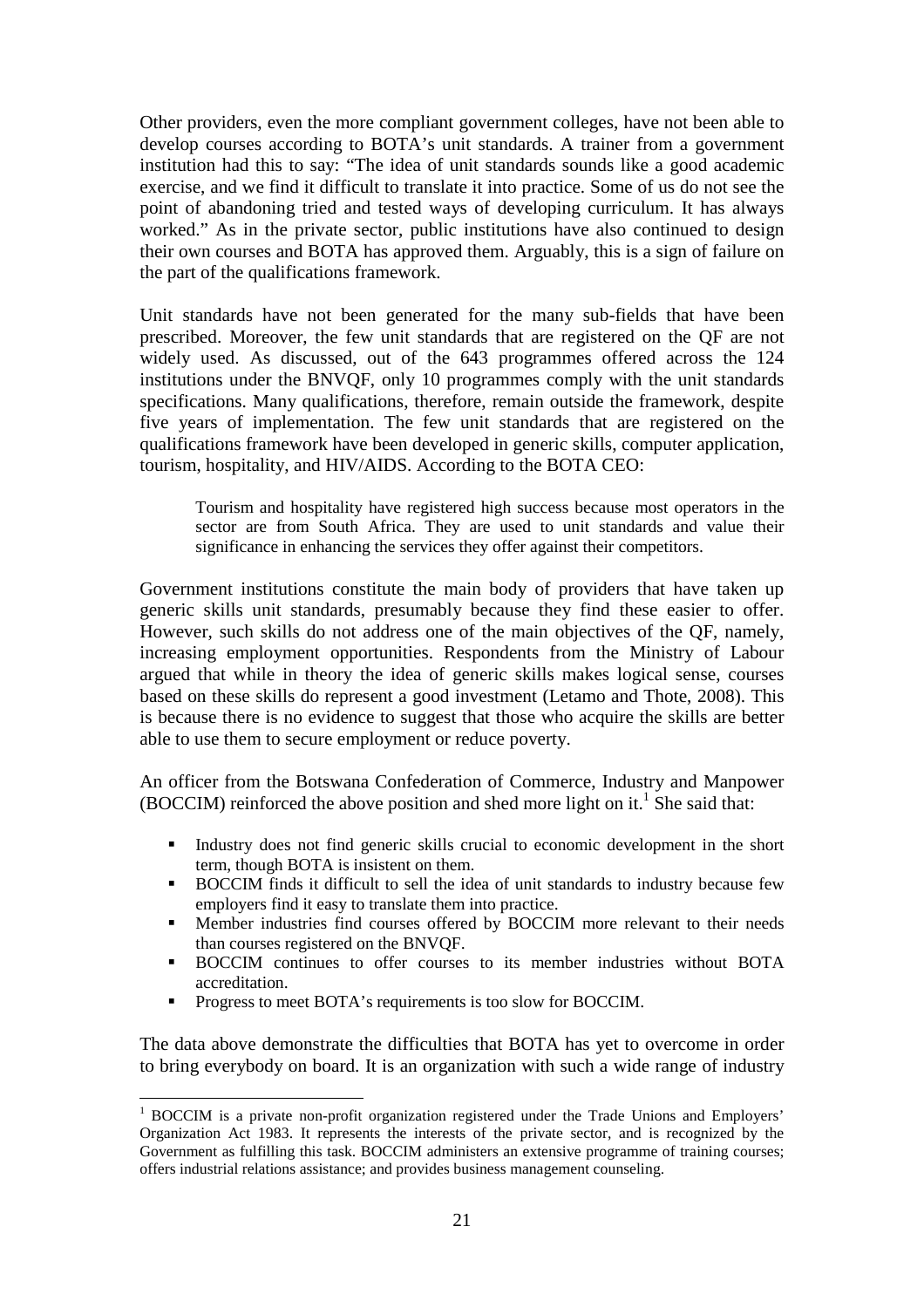membership has not been able to meet BOTA's expectations, and vice versa. In our opinion, this shows the lack of systematic coordination of vocational education and training (VET), a situation which casts doubts about the prospects of success in implementing the QF.

Both public/government institutions and private providers have made use of the unit standards that are registered on the qualifications framework in computer application skills. We observed widespread excitement about computers in Botswana and private providers have capitalized on that. Computer courses are offered in urban centres and in almost every village (electricity permitting). Many holders of BOTA-accredited qualifications in this field are unemployed. This can hardly be called a success indicator in the reduction of unemployment and poverty. Moreover, the computer courses do not articulate with other courses in the system because there is nothing to articulate with, since the three BNVQF levels are not synchronized with any other framework (and no other framework exists).

Distance education has been encouraged to play a role. Although providers in this category have not used unit standards, they have been allowed to design courses, notably in the areas of generic skills such as of entrepreneurship and communication. These have been approved and offered to learners. Interviews revealed that the position of these learners in the job market has not improved. Moreover, the graduates cannot transfer to another provider as there are no nationally accepted pathways. The University of Botswana does not recognize these courses, for example. What the qualification framework (QF) can be credited with, in the present situation, is creating opportunities for access to education. However, in terms of sustainability, the situation prefigures limited success, if not failure to meet QF objectives.

The issue of recognition of prior learning and the related award of qualifications is still to be realized. Our research showed an ambitious attempt to recognize prior learning through the award of a BNVQF intermediate certificate (level 2) in a situation where there was no pre-existing curriculum in existence. The Botswana Training Authority (BOTA) decided to engage traditional dancers and musicians; rural people without any formal education. Experts were hired to design unit standards, then assessors were engaged to quality assure the project before certificates were awarded.

Two failings were observed. Firstly, (according to BOTA quality assurers), the language issue proved problematic at two levels. The first was to do with the dancers and musicians themselves because they could only communicate in the vernacular. The experts hired to work out unit standards had problems coming to terms with the language of the unit standards. Notwithstanding the impediments, the project went ahead.

The second failing (observed by BOTA officers and corroborated by those awarded certificates) has to do with progression, a key issue for the BNVQF. After the excitement had died down, those who received certificates, including the Chief of the area began asked relevant questions, namely, what the certificate was worth and what they could do with it. When closely analyzed, it was clear that acquisition of the certificate had done little to increase opportunities for employment; increase economic development; or reduce poverty. Although the initiative boosted egos and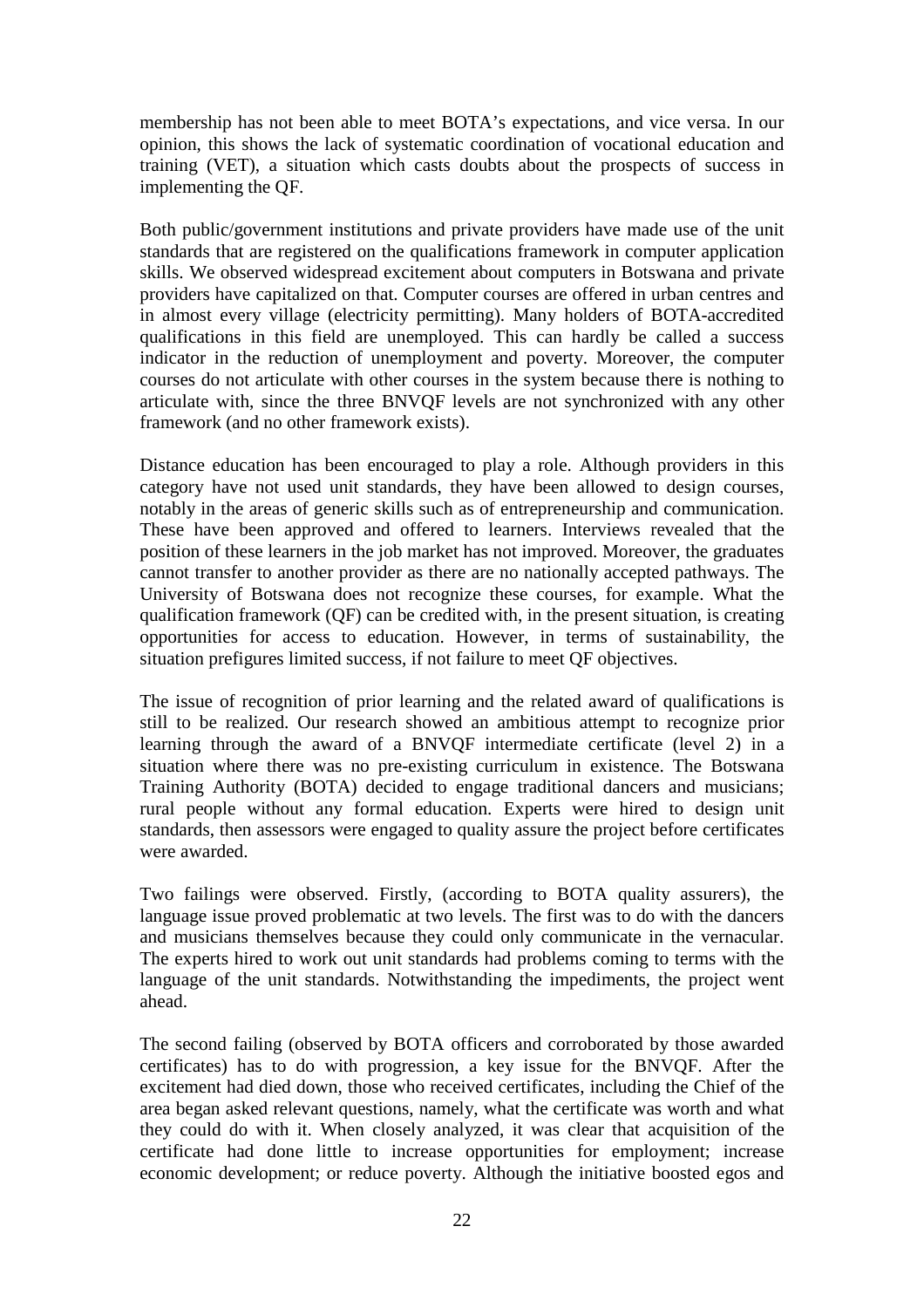raised confidence, these are not adequate or progressive goals in and of themselves, especially in the light of the overall objectives of the qualifications framework. Further, we are of the view that recognition of prior learning (RPL) for its own sake is not viable. Since that project was undertaken in 2007 there has been nothing to indicate that RPL is seriously regarded as a major tool for increasing access and certification for those excluded from training opportunities under the previous VET system. In our opinion, it is fair to conclude that the challenges outlined above are weaknesses that threaten the sustainability of the BNVQF.

There seems to be silent contestation on the part of established institutions, regarding what the qualification framework (QF) stands for. Academic disciplines are jealously guarded as is institutional autonomy. In particular, there is ambiguity regarding the link between unit standards and the traditional ways of developing and implementing curricula. Equally problematic is the issue of outcomes on the basis of which unit standards are premised. There is some truth in the view that the established order is not easy to dislodge, and that the conservative elitist mentality is still very much at work when it comes to untested phenomena and educational practices. That, obviously, is dependent on the manner of engagement adopted by the driver of the QF, namely BOTA. Our findings revealed that there was insignificant participation by the University of Botswana in the second phase of the project, the capacity building stage.

In comparative terms, the above issue also partly accounted for the failure of the New Zealand Qualifications Authority (NZQA) as explained variously by Tuck (2007) and Strathdee (2009). Both analysts acknowledge considerable conflict and controversy between the Authority and key stakeholders. Despite the fact that the NZQA designed a broader NQF, with 10 clearly defined levels and provision for articulation, the framework failed. It makes logical sense that sustainability is questionable given the fragmentary nature of the BNVQF (with its three levels precariously isolated) and the hiatus between it and other systems. In our estimation, as long as there is no national qualifications framework to bring together various levels of the education system, the attainment of BNVQF goals risks becoming a pipe dream.

The issue of coordination seems to be central to sustainability i.e. the systematic and conscious administration of effort by all the different stakeholders with an interest in vocational education and training (VET). Interviewees recommended the creation of a further coordinating body because BOTA cannot be both player and referee in the advancement of the qualifications framework. As an example, what the Brigades engage in, what technical colleges provide, what private providers expend effort on and what distance education providers contribute, remains institutional and individualized. This renders programmes institution-driven rather than demanddriven. The ideal is to have programmes that are demand-driven in line with national economic and social imperatives. Instances of duplication of effort were noted in practice. If, for example, access to quality education is to be realized, then courses such as those in the field of computers need to be harmonized into clear levels of nationally validated programmes. The absence of a coordinating body leads individual providers to offer courses their own way, and the risk of regressing to sub-standard provision is real. The qualification framework has not gained enough prominence to champion this discrepancy, which is anathema to success.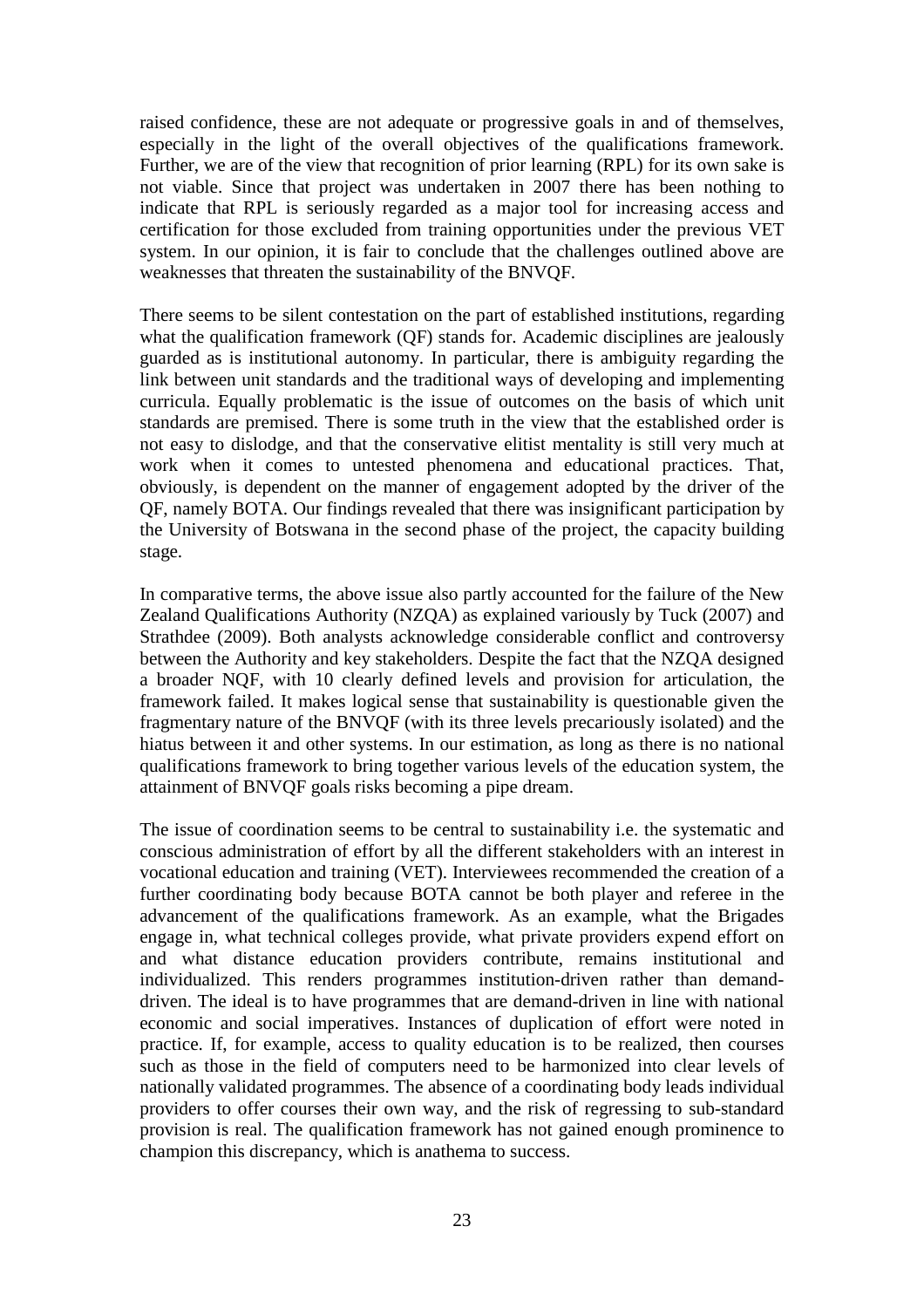Equally, buy-in from relevant bodies such as the Citizen Entrepreneurship Development Agency and the Local Enterprise Authority (which provide financial assistance to graduates in the area of entrepreneurship) should be sought so that they understand and appreciate the developments being undertaken. Similarly, although policies intended to support the qualifications framework e.g. the National Youth Policy 1996, the Vocational Education and Training 1997 and the policy on Small Medium and Micro Enterprises, have been put in place, research shows that there is no clear coordination between them and the Botswana Training Authority (BOTA). Those in charge of them seemingly handle their affairs independently, and there is every reason to argue that the Botswana National Vocational Qualifications Framework (BNVQF) would be more sustainable if this 'jungle of initiatives' were consciously and systematically synchronized.

Botswana is expansive; to reach places, vast distances have to be covered. This is a contextual variable that makes the situation unique in the sense that vast resources are required. The Government, faced with other competing needs, has been constrained in terms of funding BOTA to the fullest extent. This is compounded by the fact that donor funding has now ceased. Quality assurance and assessment visits require funding, and interviewees expressed concern that low-level funding compromises success. The extension of the problem lies in the availability and training of expertise. During the second, capacity building phase, there was investment in skills development. This was envisaged as an ongoing exercise to cope with expansion in responsibilities. However, investigation has shown that financial constraints have made staff development problematic at a time when expansion is needed most. Limited resources are, therefore, perceived as a threat to sustainability (Abbey and Makhulela, 2008).

The Botswana National Vocational Qualifications Framework (BNVQF) is housed in the Ministry of Labour and Home Affairs by virtue of it being vocational in conceptualisation. The situation on the ground, however, shows that BOTA does most of its business with the Ministry of Education and Skills Development. In other words, it is within the Ministry of Education that most, if not all, providers of vocational courses are located. Issues pertaining to the curriculum, unit standards, assessment and the evaluation of outcomes are the proper province for educational expertise rather than labour expertise. To cite Hart (2009), phenomena like learning outcomes and the curricula upon which they are based require professional judgments and external references and benchmarks. In our opinion, the Ministry of Education and Skills Development is best positioned to address this.

There also seems to be a political dimension that has been reported as impact negatively on work progress due to bureaucracy and limited expertise. As one interviewee observed, "the QF is best located within the ambit of a ministry that deals with education". An officer from the assessment department of the Botswana Training Authority (BOTA) shared this view. It seems more pragmatic to follow that route in the interest of sustainability. It is heartening to find that this has been noted, and the process of relocating BOTA has started as per information communicated by its CEO. However, undoing systems will exert a delaying effect that may be prejudicial to the success of the Botswana National Vocational Qualifications Framework.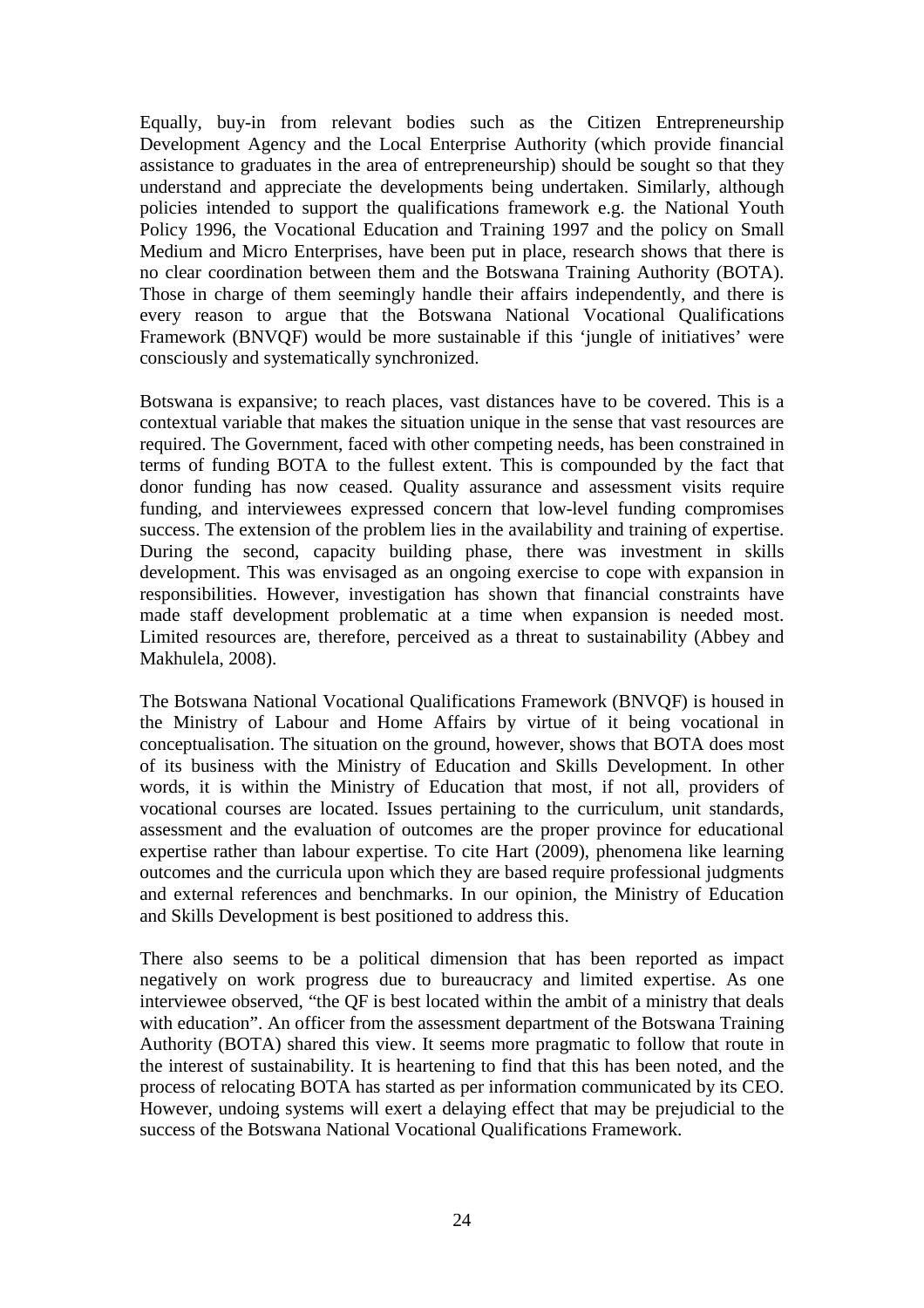#### **9.2. Implementation challenges and positive perceptions**

Notwithstanding negative aspects, the qualifications framework (QF) has made a mark on the Botswana education system. First and foremost, the introduction of a sectoral QF has raised awareness of gaps and shortcomings, especially the absence of a national qualifications framework. Plans are underway to establish one (Abbey and Makhulela, 2008). Some of the successes noted by respondents were that:

- The new QF is transparent although limited.
- Industry and training providers can now collaborate unlike in the past when employers did not take training seriously.
- The QF has overcome problems of incoherence by introducing a rigorous monitoring system.

Further evidence to support these claims is now presented and discussed. During the second phase, the newly created regulatory body made the effort to run workshops and visited countries such as South Africa (for purposes of benchmarking) and identified a consultant with a background in the New Zealand Qualifications Framework, especially its vocational side. This obviously showed seriousness of purpose; these were positive moves aimed at getting all stakeholders on board. The calculated end result of the workshops was the collaborative writing of guidelines on curriculum development, how to write unit standards as well as guidelines for trainers and assessors. To all intents and purposes, this ushered some measure of transparency into the system, a development with the potential of attracting buy-in. Most importantly, bringing together different parties had the potential to harmonize interests, although capacity to sustain momentum seems to have been constrained by a lack of financial resources.

The introduction of instruments for quality auditing processes held the potential of enhancing effective self-monitoring by those institutions offering programmes approved by the Authority. This is a reform indicator in a situation where existing providers had not been exposed to ideas about systematic self-monitoring. Writing about the South African experience, McGrath (2003) underscores the importance of quality assurance and quality auditing if the qualifications framework is to achieve its goals. This view supports the effort by the Botswana Training Authority (BOTA) to put in place a quality assurance system for the BNVQF.

Two employer organizations concurred that the qualifications awarded to employees, after the companies had participated in the development of curricula and formulation of unit standards, were more relevant to the workplace in terms of improved performance. The collaborative effort between providers and industry, encouraged by the provisions of the QF, although isolated, demonstrates what the QF can achieve as an instrument of change.

To reinforce further the success of the Botswana National Vocational Qualifications Framework (BNVQF) based on the efforts of BOTA, the qualifications framework has raised stakeholder awareness of gaps in the skills of Batswana relative to certain areas of business. Evidence of this came from one of the training providers who observed that in Botswana e.g. in supermarkets, wholesale shops, immigration and other service providers, the majority of operatives lack customer care skills. The Botswana Training Authority, so the argument went, should conduct a survey to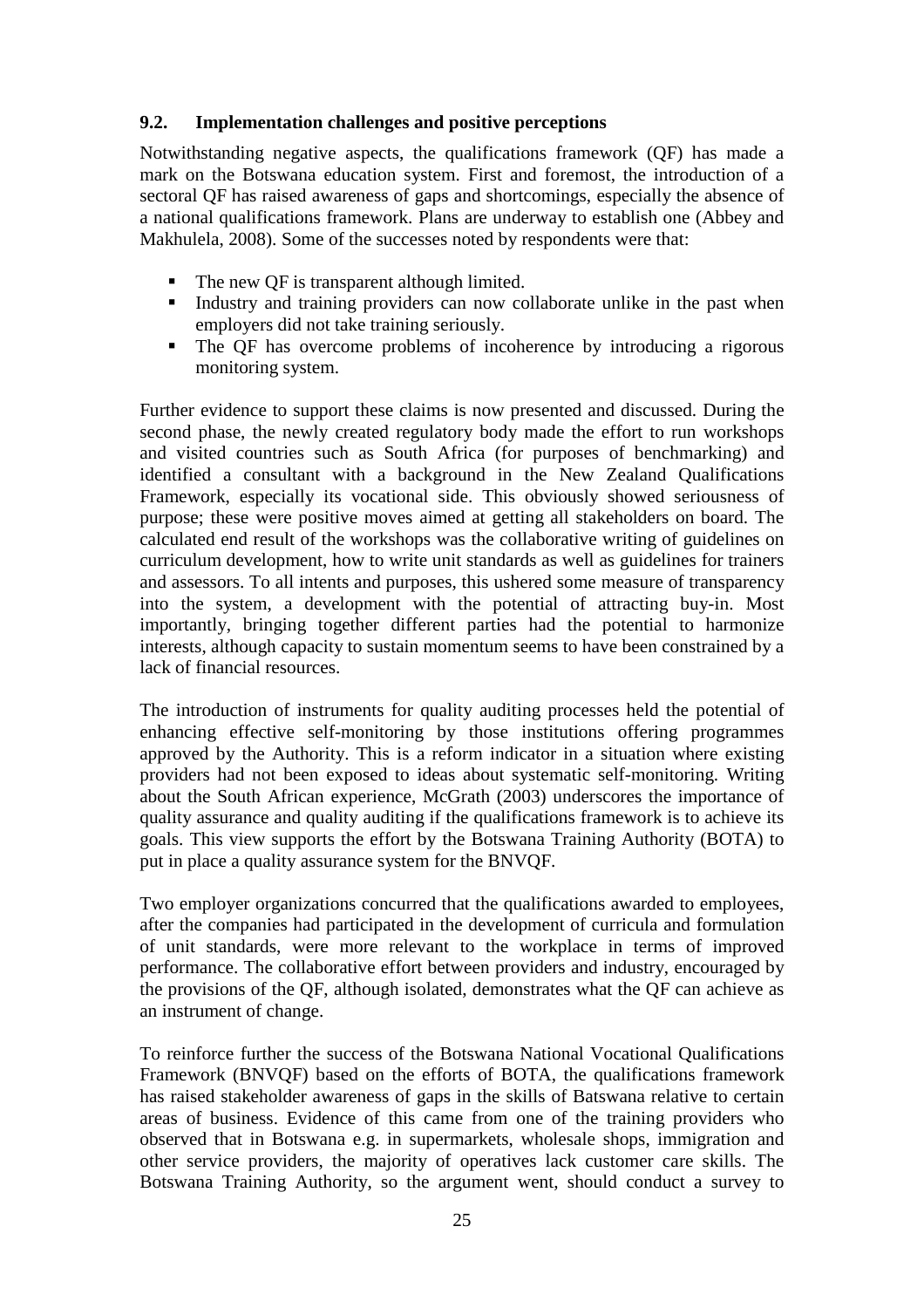establish areas in which employees could be given training in order to better meet customer expectations. Although this is yet to be explored by the Authority, it is an indicator of the potential to bring about change. According to King and McGrath (2003), transforming attitudes so that citizens become more enterprising is now a widely acknowledged responsibility of the regulatory bodies as they develop and implement qualifications frameworks.

Another success indicator of the new QF is that insistence on having properly qualified trainers to handle courses in colleges (private and public alike) ensures, in principle, consistency of standards across the different providers. This call by BOTA is well placed if standards are to be raised.

Findings pointed to a further very important success indicator, namely the feedback that can be garnered from stakeholders. As observed earlier, no known study has been undertaken to date to evaluate the impact of the BNVQF. What are available are conference papers, which draw attention to specific aspects. By calling 'availability of feedback' a success indicator we are suggesting that if BOTA actively solicited such feedback, then useful information on the social, technical and political dimensions of the BNVQF could easily be collected. In turn, this will facilitate the introspection and reflective thinking necessary to review the qualifications framework. From the point of view of research, this approach is viewed with some degree of seriousness. Its benefits have been acknowledged with reference to the South African situation, where implementation challenges were experienced. Raffe (2009, p.12) makes the following important point:

[T]he NQF was effectively re-launched by an Act of 2008, which established it as a looser, more differentiated, more "bottom-up" framework, with more input from educational institutions.

It will be prudent for the Authority to learn from experience on the ground. On the basis of research data, it appears that the BNVQF was borrowed in order to provide a somewhat quick solution to the multifarious skills challenges facing vocational education and training in Botswana. Unfortunately, risks and challenges were not adequately planned for, and as discussed, the numerous challenges need re-evaluating and addressing from a more informed position.

## **10. Conclusion**

The investigation was conducted on the basis of the following hypothesis:

A systematically created qualifications framework will meet its VET goals of increasing access to training, increasing job opportunities, and reduction of poverty.

Data were gathered from documents and interviews, and then subjected to critical review. Testing the hypothesis has not confirmed conclusively that the new qualifications framework has necessarily led to the reduction of unemployment and poverty. These aims are considered too broad for a (partially borrowed) qualifications framework implemented in the absence of a national qualifications framework. The probability is that reduction of poverty is a long-term objective, which cannot be gauged at this early stage of the Botswana National Vocational Qualifications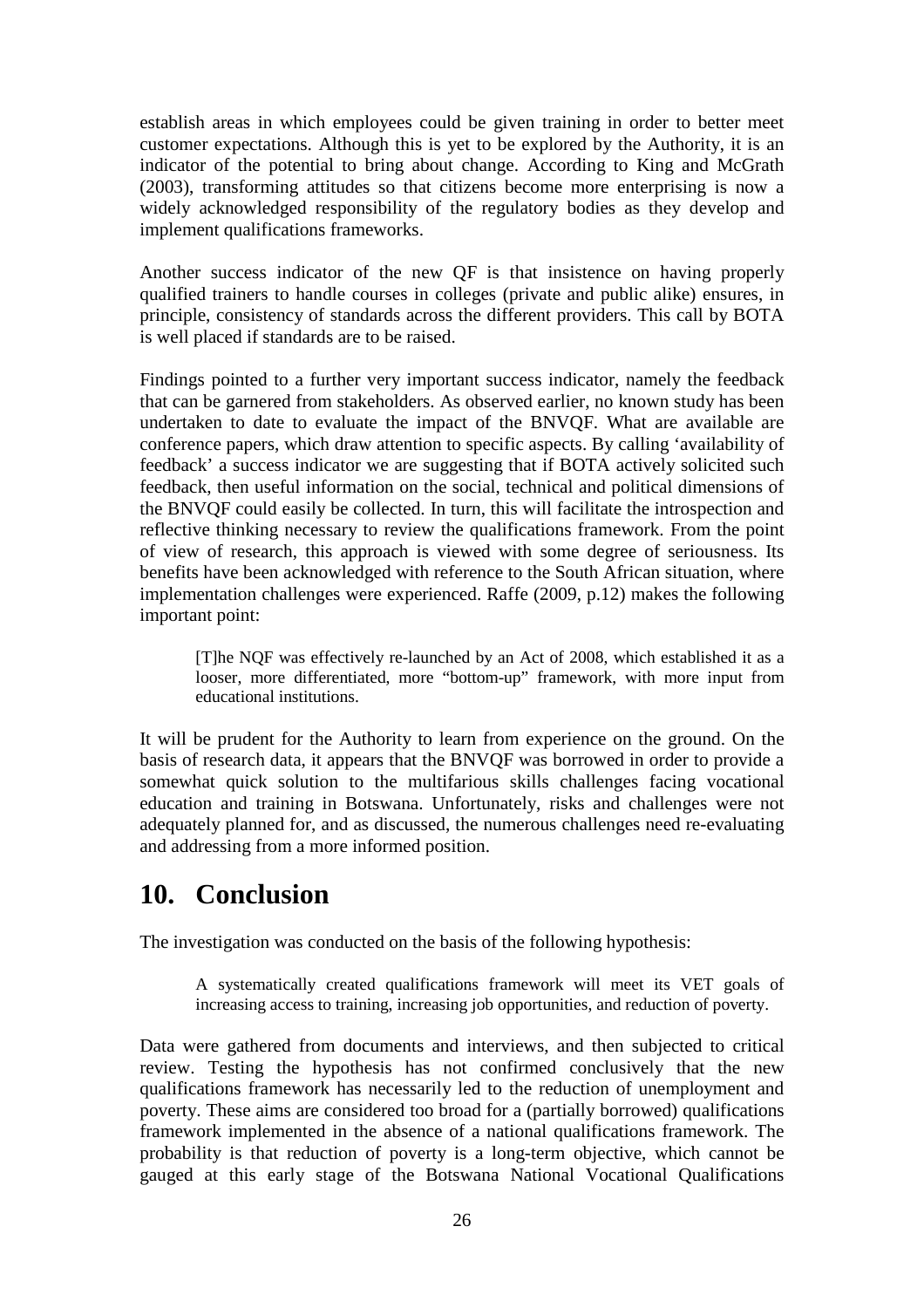Framework, now in its fifth year of implementation. Regarding the potential of the qualifications framework to increase employment opportunities, dynamic collaboration between industry and training providers remains to be demonstrated, and only after some reasonable period of successful demonstration, can success be measured.

Observations indicate that there are learners who have attained qualifications in the few courses based on unit standards who remain unemployed. Two factors account for this, namely, an economic environment where there is limited diversification of industry for which skills are developed. Secondly, formal employment has been shrinking in the context of a global recession. The one hope that remains is selfemployment, but this option does not seem to have been taken up by many, and remains to be further investigated.

Currently, it is not clear whether the limited range of qualifications within the Botswana National Vocational Qualifications Framework is consonant with labour market skills needs. What emerges from the foregoing disquisition and analysis is that whilst the qualifications framework has ushered in some positive developments, the odds are largely stacked against its sustainability.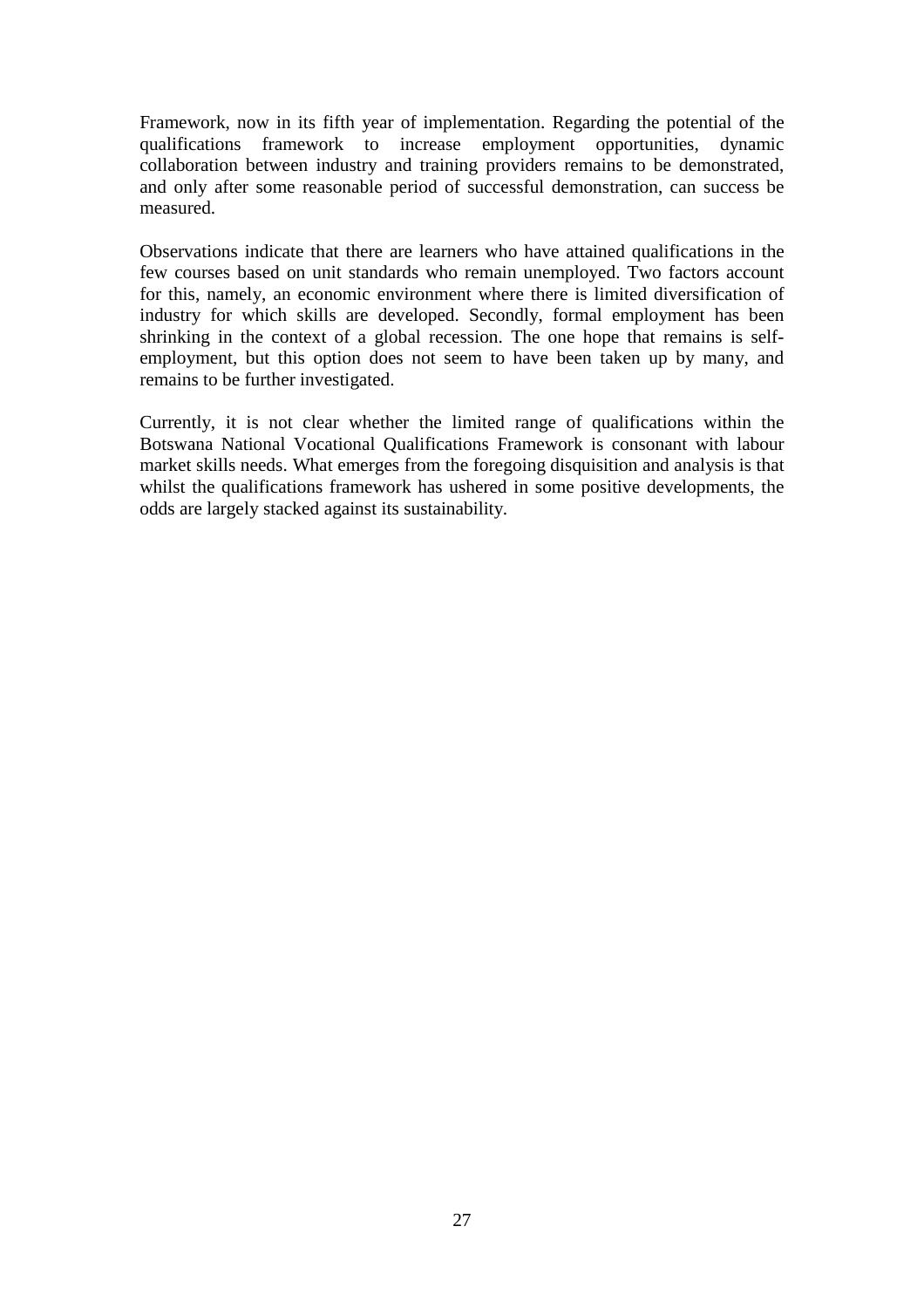# **Acronyms**

| <b>BGCSE</b>   | Botswana General Certificate of Secondary Education       |
|----------------|-----------------------------------------------------------|
| <b>BOCCIM</b>  | Botswana Confederation of Commerce, Industry and Manpower |
| <b>BOCODOL</b> | Botswana College of Distance and Open Learning            |
| <b>BOTA</b>    | <b>Botswana Training Authority</b>                        |
| <b>BNVQF</b>   | Botswana National Vocational Qualifications Framework     |
| <b>BTEP</b>    | <b>Botswana Technical Education Programme</b>             |
| <b>CEDA</b>    | Citizen Entrepreneurship Development Agency               |
| <b>CEO</b>     | <b>Chief Executive Officer</b>                            |
| <b>CSC</b>     | Cambridge School Certificate                              |
| <b>DVET</b>    | Department of Vocational Education and Training           |
| <b>GTZ</b>     | <b>German Technical Cooperation</b>                       |
| ILO            | <b>International Labour Office</b>                        |
| <b>NZQA</b>    | New Zealand Qualifications Authority                      |
| <b>NQF</b>     | <b>National Qualifications Framework</b>                  |
| PC             | Performance Criteria                                      |
| QF             | <b>Qualifications Framework</b>                           |
| <b>RNPE</b>    | Revised National Policy on Education                      |
| <b>RPL</b>     | Recognition of Prior Learning                             |
| SQA            | <b>Scottish Qualifications Authority</b>                  |
| <b>TEC</b>     | <b>Tertiary Education Council</b>                         |
| <b>TVET</b>    | <b>Technical Vocational Education and Training</b>        |
| <b>VET</b>     | <b>Vocational Education and Training</b>                  |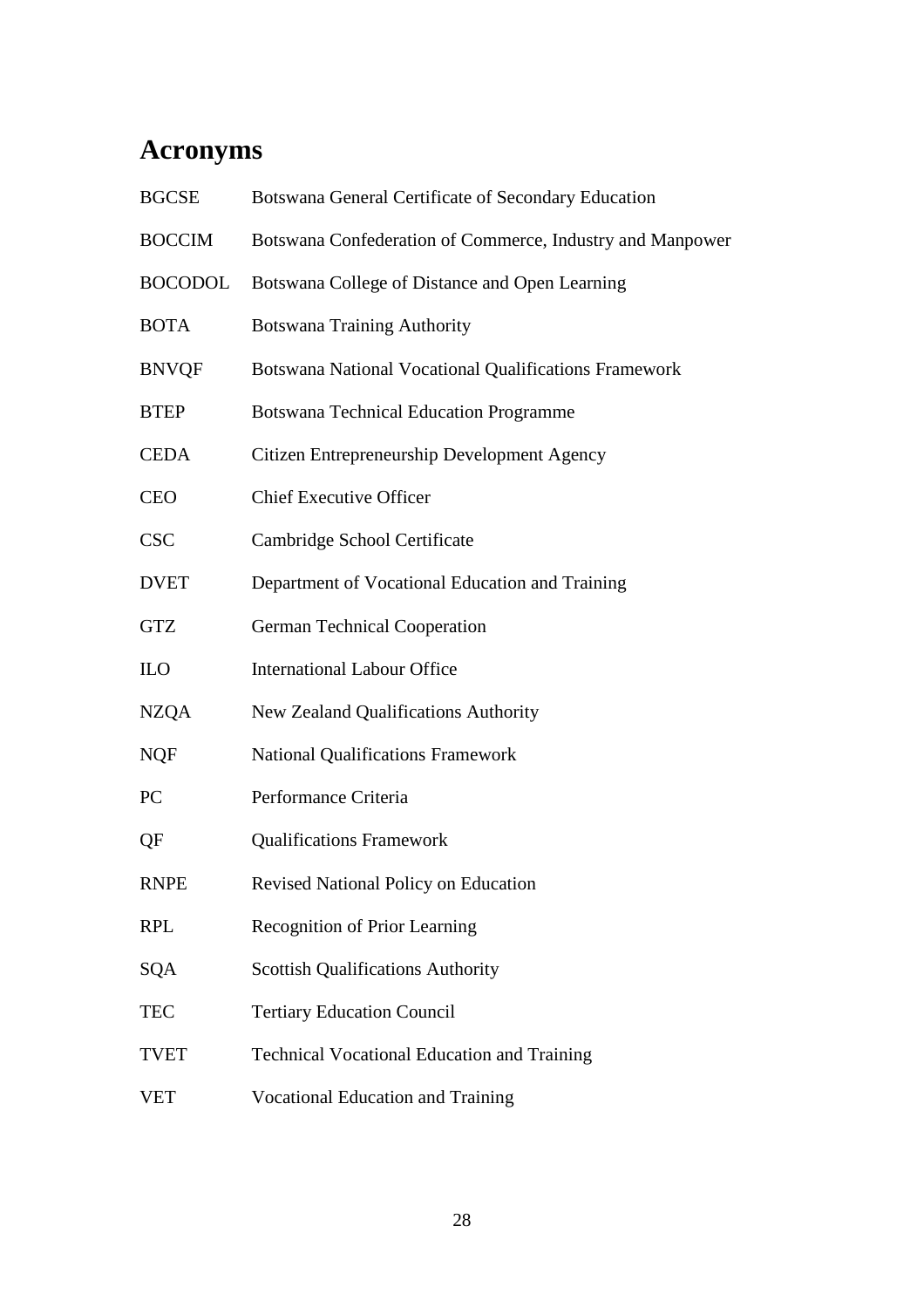### **Bibliography**

Abbey, E. and Makhulela, K. 2008. *The Experience of the Botswana Training Authority in the Assessment and Certification of Candidates in Traditional Skills*, paper presented at International Vocational Training Association, Livingstone, Zambia.

Akoojee, S. and McGrath, S. 2003. *Challenges Facing VET Transformation in the SADC Region*, paper presented at IVETA, Gaborone, Botswana.

Allais, S. 2009. *Qualifications Frameworks: Implementation and Impact*, ILO discussion paper.

Ashton, D. and Green, F. 1996. *Education, Training and the Global Economy.* Cheltenham, Edward Elgar.

Atchoarena, D. and Esquieu, P. 2002. *Private Technical and Vocational Education in Sub-Saharan Africa (SSA): Provision, patterns, and policy issues.* International Institute for Educational Planning (IIEP) for the World Bank, Paris.

BOTA. 2002. *Generating Unit Standards for Registration on the BNVQ* . Gaborone.

BOTA. 2003. *Registration and Accreditation Instruments for Vocational Education and Training Institutions*. Gaborone.

BOTA. 2004. *Guidelines for Preparing Curricula Linked to Unit Standards*. Gaborone.

BOTA. 2007. Available at (http://www.bota.org.bw

BOTA. 2009 Available at http://www.bota.org.bw retrieved 21 May 2009),

Cosser, M. 2003. "The graduate survey", in Cosser, M. et al. (eds) *Technical College Responsiveness*. Cape Town, HSRC Publishers.

Crouch, C., Finegold, D. and Sako, M. 1999. Are Skills the Answer? *The Political Economy of Skill Creation in Advanced Industrial Societies.* Oxford, Oxford University Press.

*Dailynews***.** 2009. 8 May

DVET / Courses and Institutions / BTEP. Retrieved 20 November 2008 from http://www.moe.gov.bw dvetcourses

Fleming, P. 2003. *Achieving a National Vocational Qualifications Framework*, paper presented at International Vocational Training Association, Livingstone, Zambia.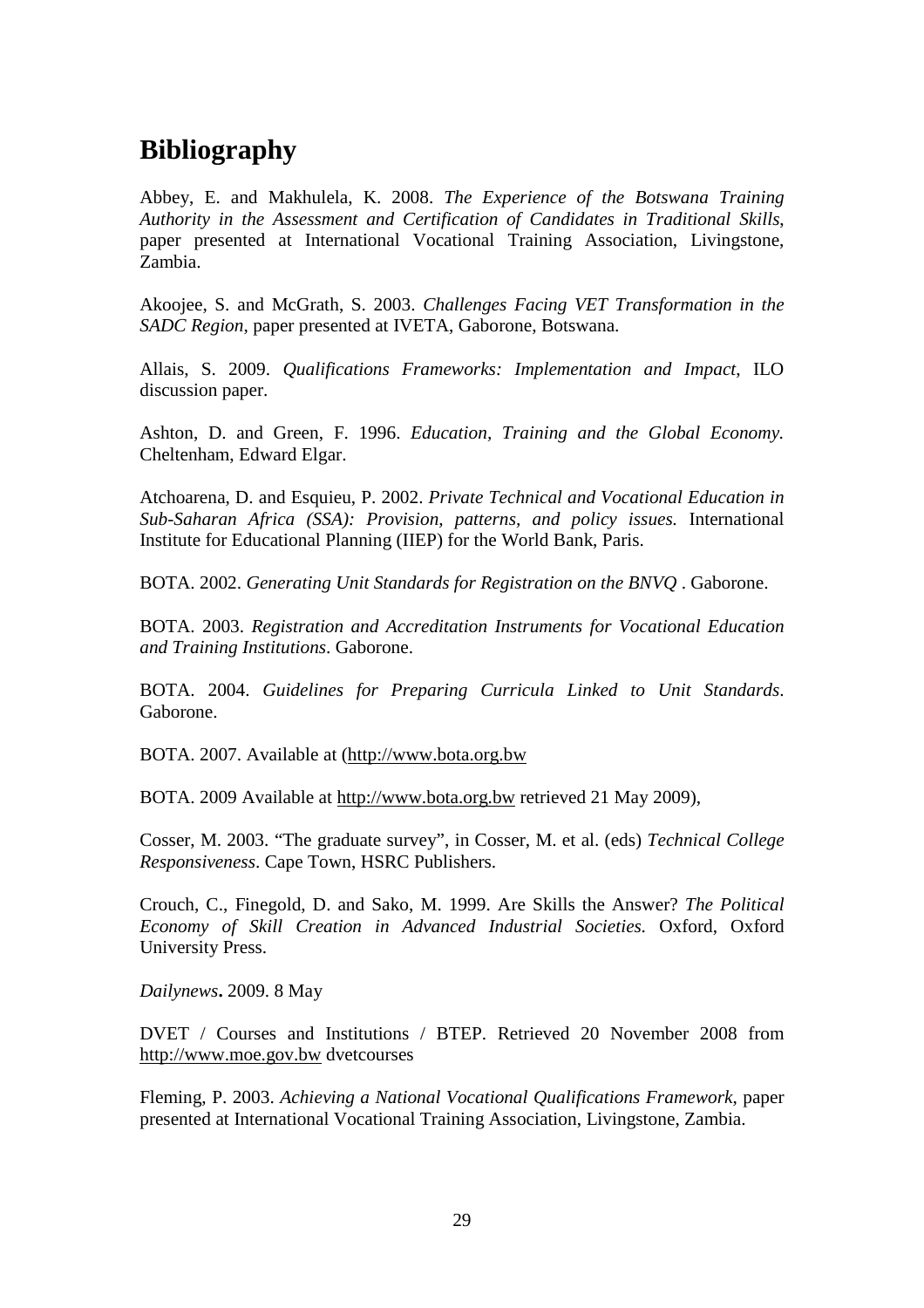Foster, P. 1965. "The vocational school fallacy in development planning", in Anderson, C. and Bowman, M. (eds.). *Education and Economic Development.* Chicago: Aldine.

Gallacher, J., Toman, N., Cadwell, J., Edwards, R., and Raffe, D. 2005. *Evaluation of the impact of the Scotish Credit and Qualifications Framework.* Edinburgh, Scottish Executive.

German Technical Cooperation (GTZ) Retrieved 30 April 2009 from: http://www.bota.org.bw/html/techcooperation

Godfrey, M. (ed.). 1991. *Skills Development for International Competitiveness*. Cheltenham, Edward Elgar.

Hart, J. 2009. "Cross-referencing qualifications frameworks". *CES Briefing 49*. Edinburgh, CES, University of Edinburgh.

Held, D. et al. 1999. *Global Transformations.* Cambridge, Polity.

Hom, J. and Molutsi, P. 1989. *Democracy in Botswana.* Gaborone, Botswana Society and University of Botswana.

ILO. 2009.Conclusions on skills for improved productivity, employment growth and development. Geneva.

Jessup, G. 1990. *Outcomes, NVQs and the Emerging Model of Education and Training.* London, Falmer.

Johanson, R. and Adams, A. 2003. "Skills Development in Sub-Saharan Africa". Draft Report for the World Bank (February).

King, K. and McGrath, S. 2002. *Globalisation, Enterprise and Knowledge.* Oxford, Symposium.

Letamo, H. and Thothe, B. 2008. *Inconsistencies in TVET policies: The Botswana Scenario*, paper presented at International Vocational Training Association. Livingstone, Zambia.

McGrath, S. 2003. "Reflections on some of the challenges facing skills development for enterprise development in South Africa". In *Small Business Monitor.* 

NQAI 2008. *Background paper on the development, implementation and impact of the National Framework of Qualifications and related policies on access, transfer and progression.* Dublin, NQAI.

*Mmegi***.** 2009. "Botswana Education Ministry Emphasises Brigades Training". (3) February 2009).

NZQA. http://www.nzqa.govt.nz retrieved 23 May 2009.